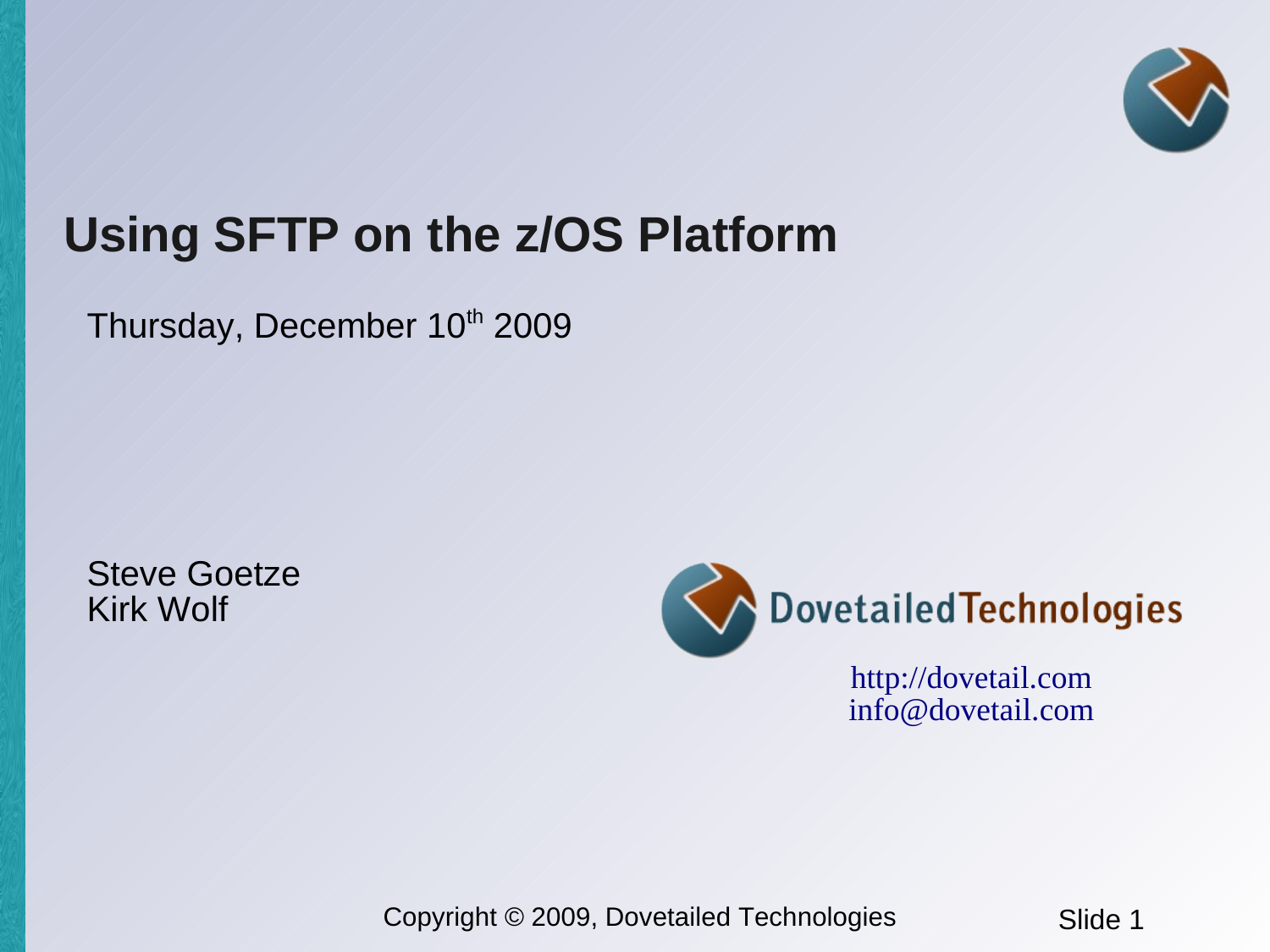## **Dovetailed Technologies**



Our operating philosophy is to offer quality products licensed free of charge, along with world class support and consulting services.

- Co:Z Toolkit, which includes:
	- *Co:Z Launcher* remote system cooperative processing
	- *Co:Z Dataset Pipes* convert datasets to files
	- *Co:Z SFTP* OpenSSH SFTP with z/OS exploitation
	- *Co:Z Batch* full featured BPXBATCH replacement
	- *Co:Z FtpSshProxy* tunnel ordinary FTP in SSH proxy
- T:Z Quickstart for Tomcat and z/OS
- **JZOS** acquired by IBM in 2005 and now part of the z/OS Java SDK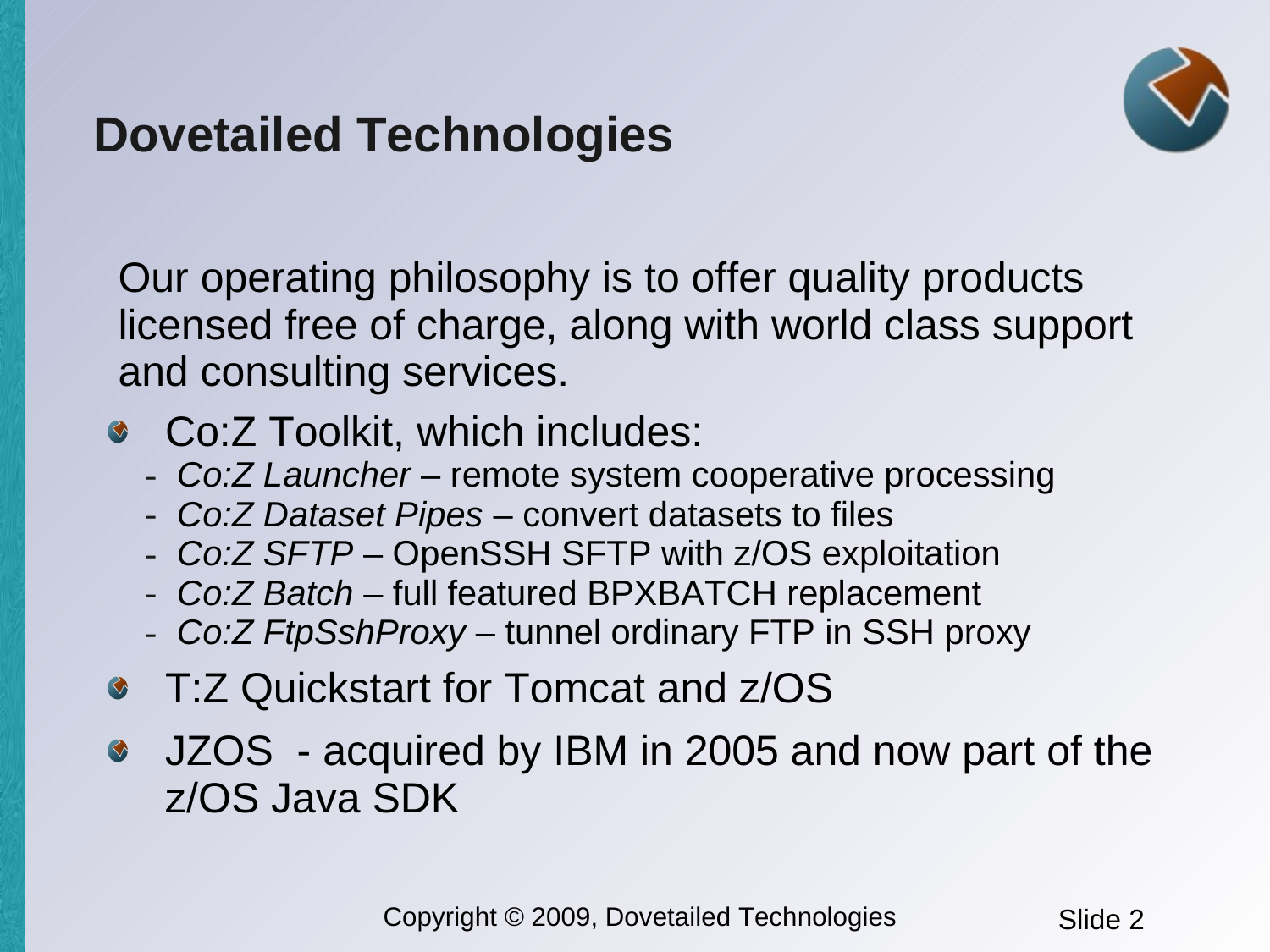

### $Co:Z^{\circ}$  UP TO A **FRIENDLIER SOFTWARE PRICING MODEL:**



Use the Co:Z Co-Processing Toolkit and our free support forum at no cost. Annual site support agreements start at just \$4995.



**Co:Z SFTP** OpenSSH secure file transfer with support for MVS datasets and SMF logging

**Co:Z Launcher** Execute Unix or Windows processes from a batch job with access to MVS datasets

**Co:Z Dataset Pipes** Flexible conversion of MVS datasets to/from pipes or Unix files

**Co:Z FTP-SSH Proxy** FTP tunnelling over SSH

**Co:Z Batch** A better BPXBATCH



 $\overline{\text{Silde 2}}$   $\overline{\text{Silde 3}}$ 

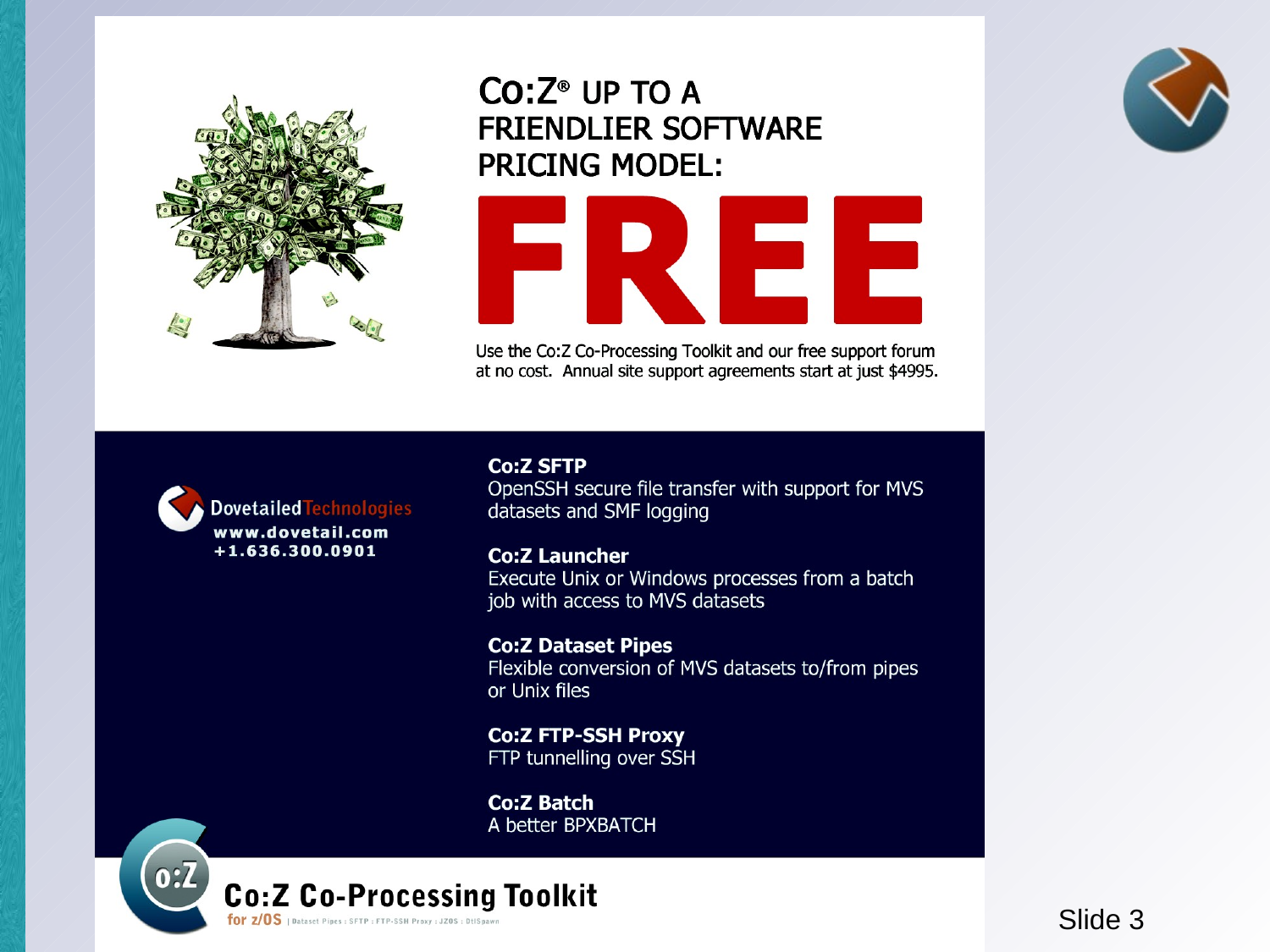### **Agenda**



- What is SFTP and how it works with SSH
- How is SFTP different from FTP, and why use it
- Using IBM Ported Tools OpenSSH
	- Using z/OS as an SFTP server
	- How to use the SFTP client from a batch job
	- Enhancing Ported Tools OpenSSH with Co:Z SFTP
	- Transferring MVS data sets
	- Connecting with keys or passwords
		- Using SAF/RACF client certificates
	- Diagnosing problems and avoiding common pitfalls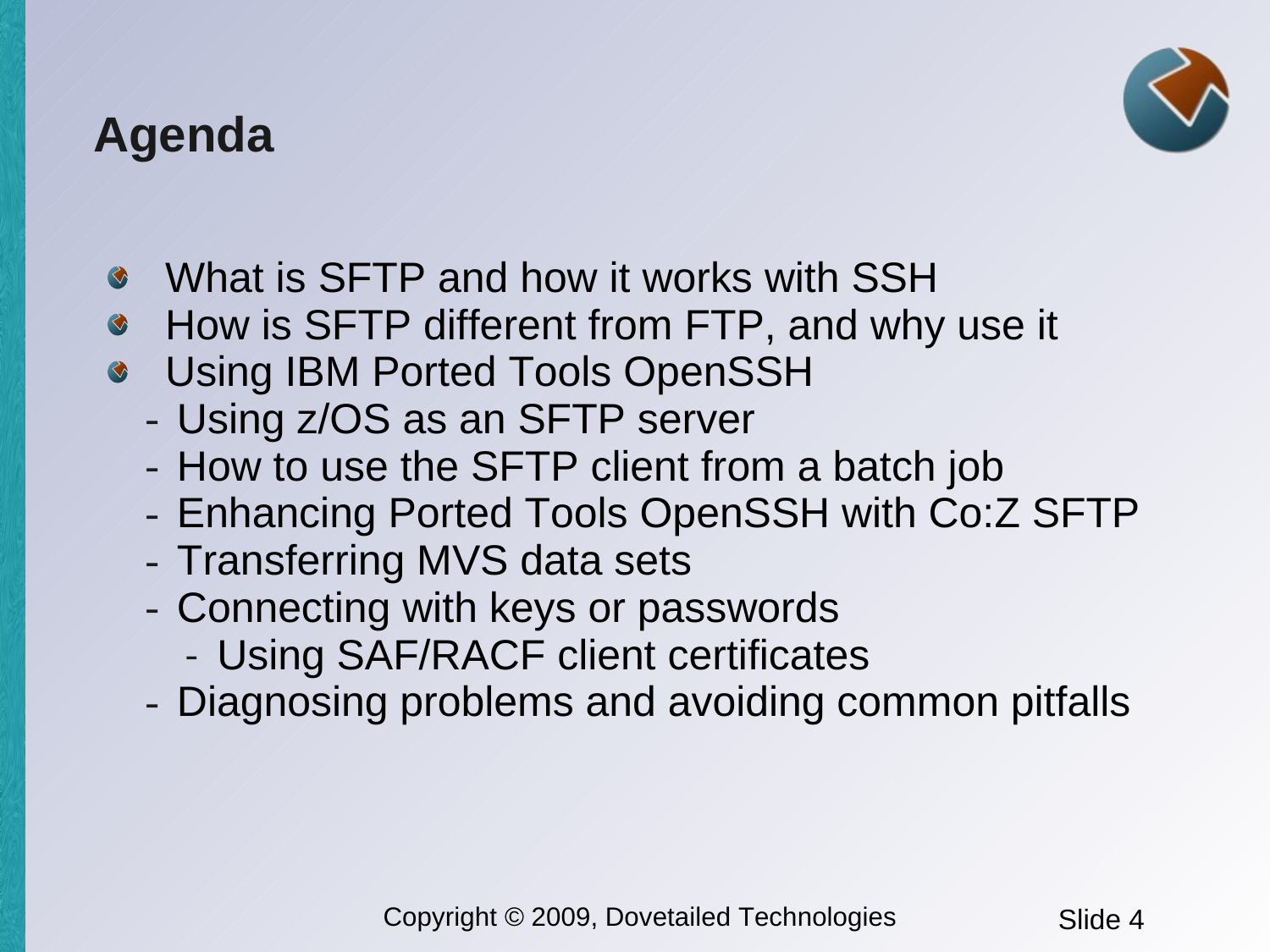## **What is SFTP?**



- It's not FTP  $\bullet$
- It's not FTPS (FTP with SSL/TLS)  $\bullet$
- It's the Secure Shell (SSH2 specification) for file transfer  $\bullet$ 
	- Most SSH implementations include an "sftp" command that has subcommands familiar to FTP users
	- The SFTP and FTPS wire protocols are **not** compatible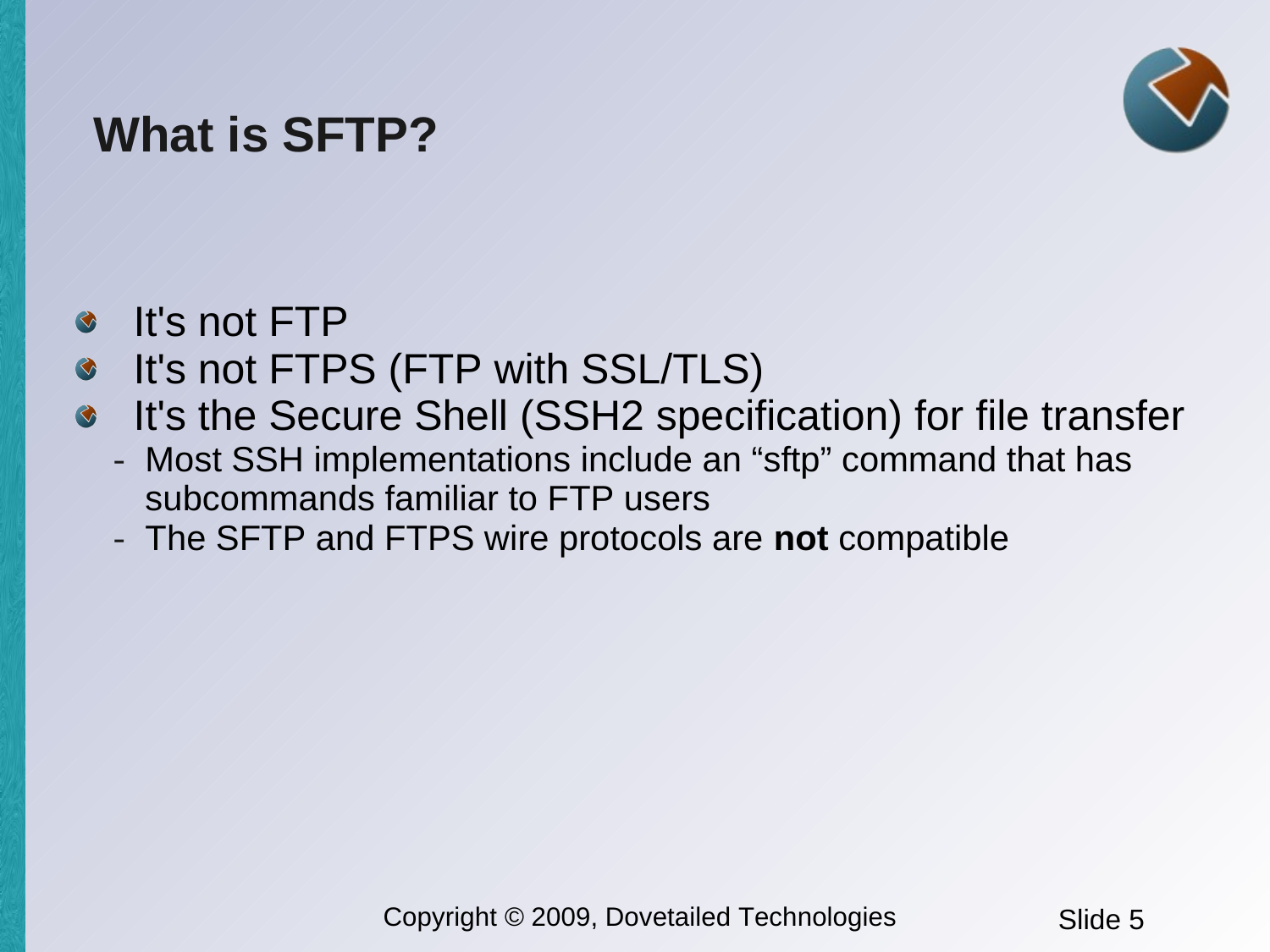

# **Terminology used in this presentation**

- **SSH –** A draft internet standard defined by a group of related RFCs, aka "SSH-2"
- **SFTP** SSH file transfer layer. SFTP implementations generally follow "draft-ietf-secsh-filexfer" version 3 or 4.
- **FTPS** FTP with SSL/TLS; RFC-2228 et al.
- "**Ported Tools**" IBM Ported Tools for z/OS OpenSSH; a non-chargeable, supported z/OS feature

**Note:** the old SSH protocol version 1 ("SSH-1") has known security weaknesses, and should be avoided and disabled in your SSH servers if possible (the default in Ported Tools)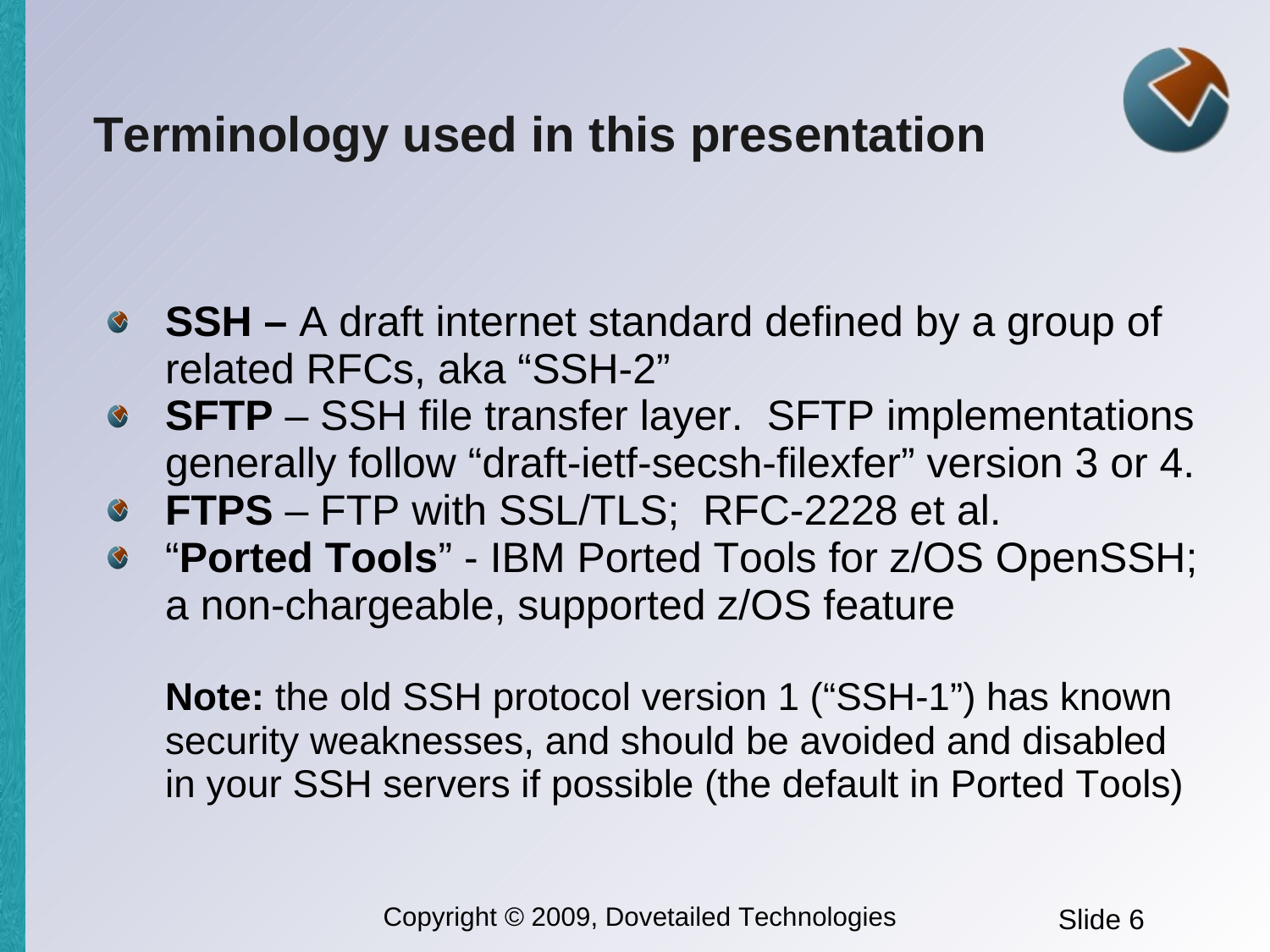## **SSH features**



### SSH provides:  $\bullet$

- A secure (encrypted) connection over one TCP/IP socket between a client and a server
- The server's identity is authenticated using a public / private "host" keypair.
- The client (user) can authenticate over the encrypted socket in one of several ways:
	- User public/private keypair
	- Password
	- GSS-API (Kerberos)
	- etc...
- Data compression
- Support for one or more simultaneous application "channels"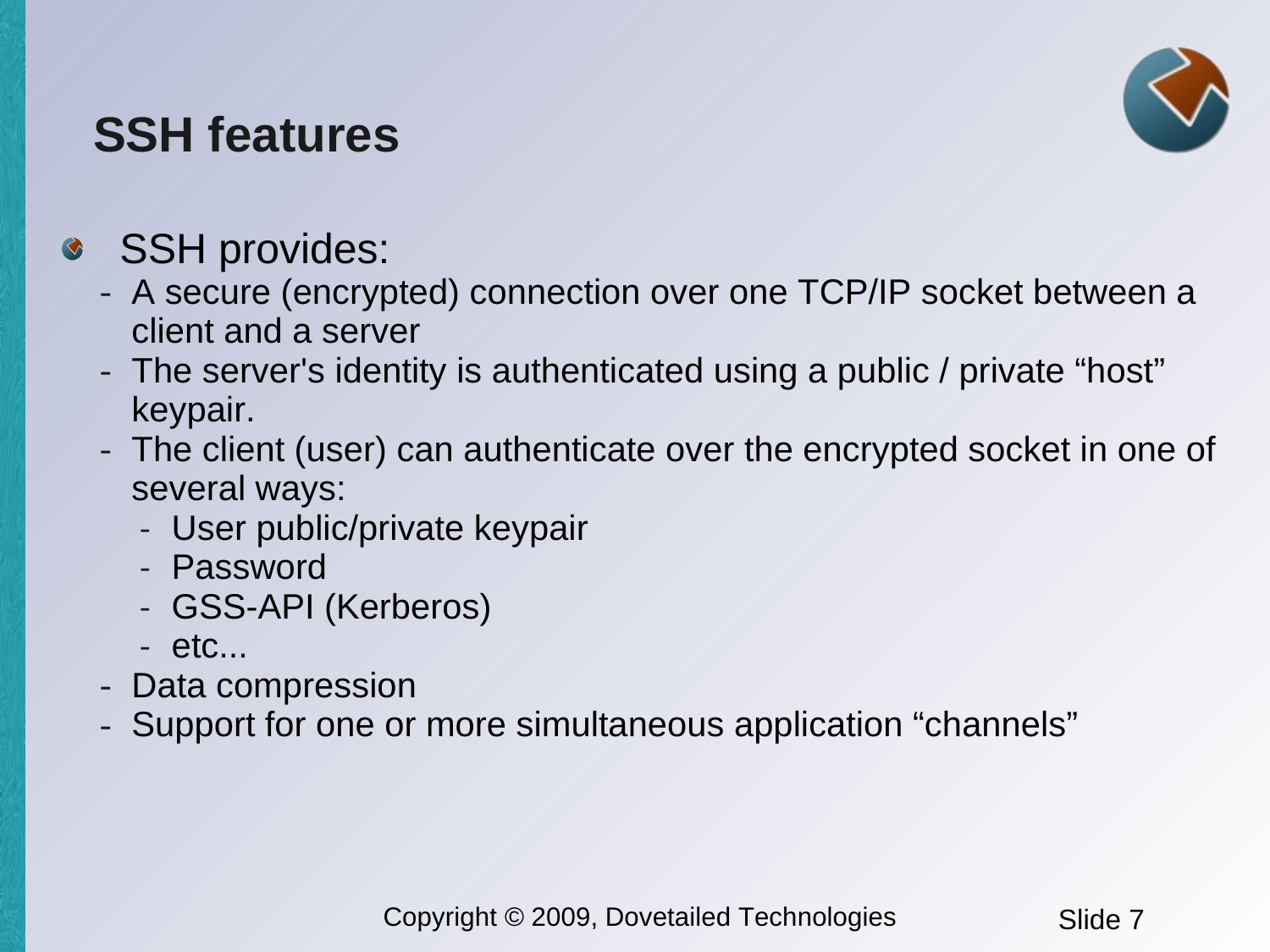

# **Types of SSH Application Channels**

- "shell" (telnet)
	- not tn3270
	- a secure replacement for tty telnet (eg. PuTTY client)
- Remote command exec (redirect **stdin, stdout, stderr**)
- Port forwarding (and reverse forwarding, socks proxy  $\bullet$ etc)
- Subsystem: A named indirect command execution with binary **stdin**, **stdout** redirection:
	- *File transfer (sftp)*
		- A standardized *packet* protocol in the application channel
	- Additional subsystems can be configured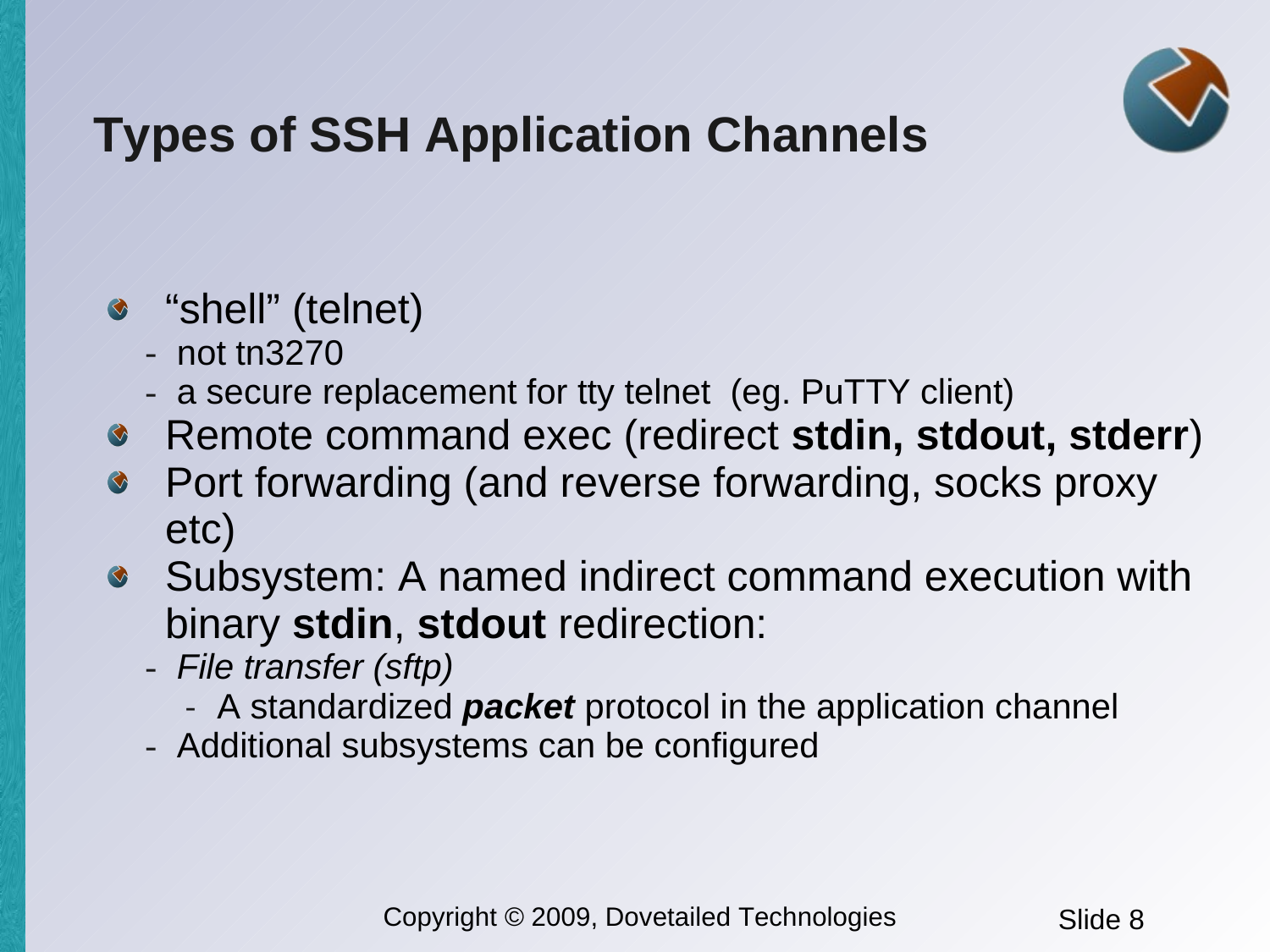

## **SFTP as an SSH Application/Subsystem**

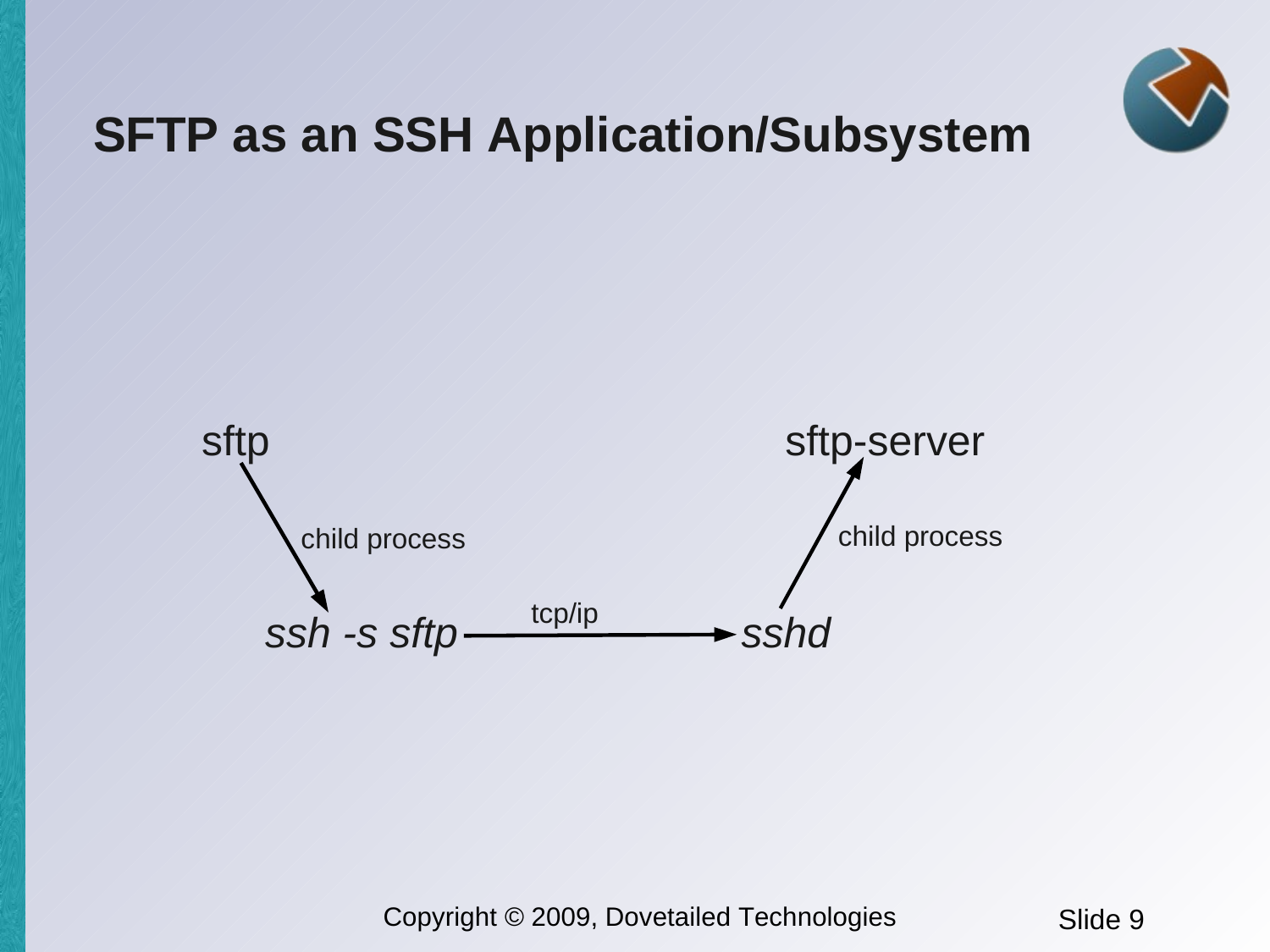## **Implications**



- The **sftp** command and **sftp-server** subsystem are not  $\bullet$ responsible for:
	- TCP/IP socket communications
	- Authentication: Key Exchange, Passwords, etc...
	- Encryption
	- Compression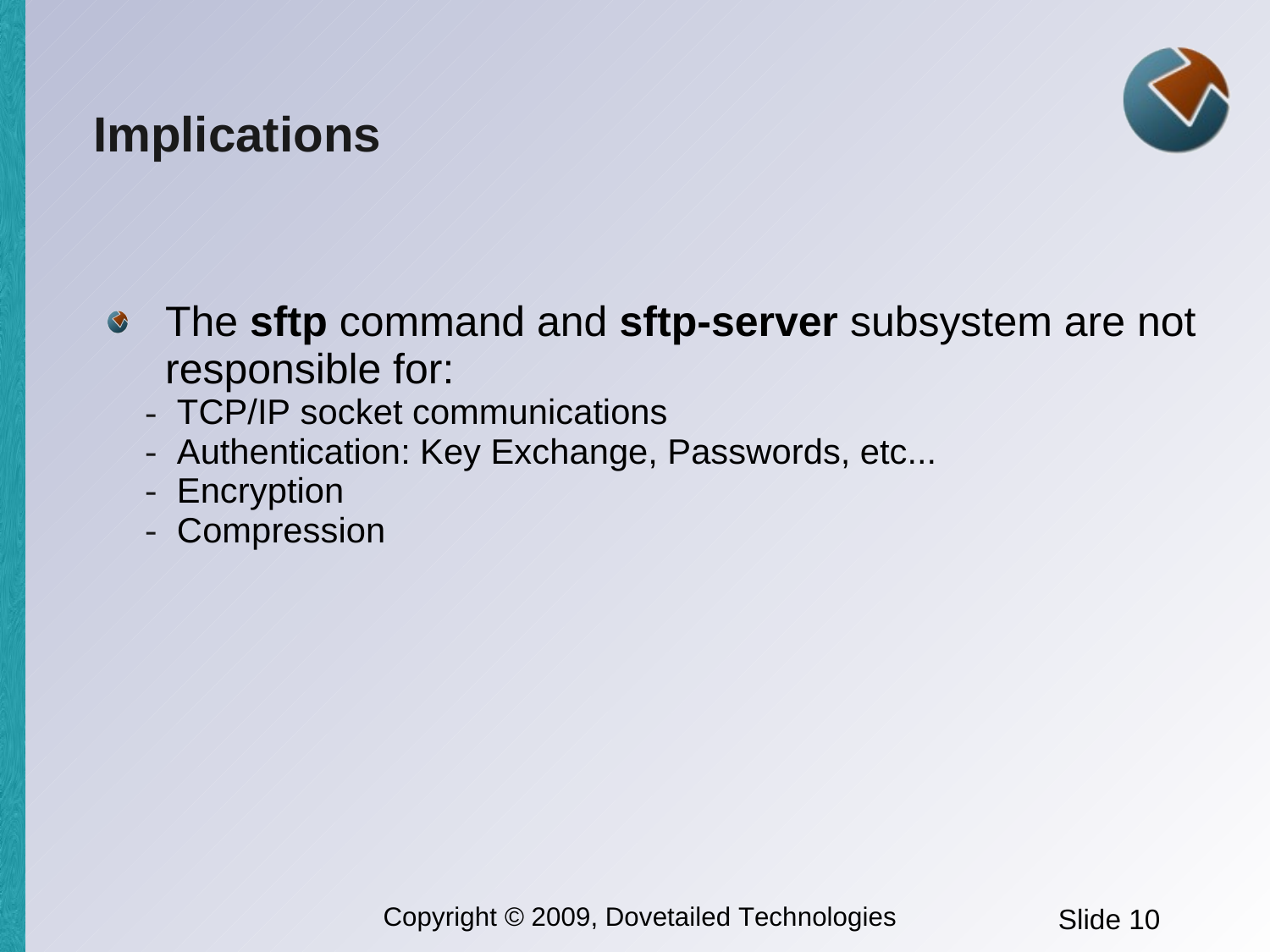

# **SSH (+SFTP) Implementations**

**OpenSSH** – Free, open-source.  $\bullet$ Included on Unix/Linux distros; available on Windows. - IBM Ported Tools for z/OS includes a port. - Co:Z SFTP is a port of sftp and sftp-server for z/OS. **PuTTY –** Free, open-source Windows client. - WinSCP is a graphical Windows client that uses PuTTY **SSH Tectia** (SSH Communications) – Windows, Unix,  $\bullet$ Linux, z/OS **SecureCRT, SecureFX** (Van Dyke) - Windows, Unix,  $\bullet$ Linux

... (many others)

SSH Implementations are generally **very compatible**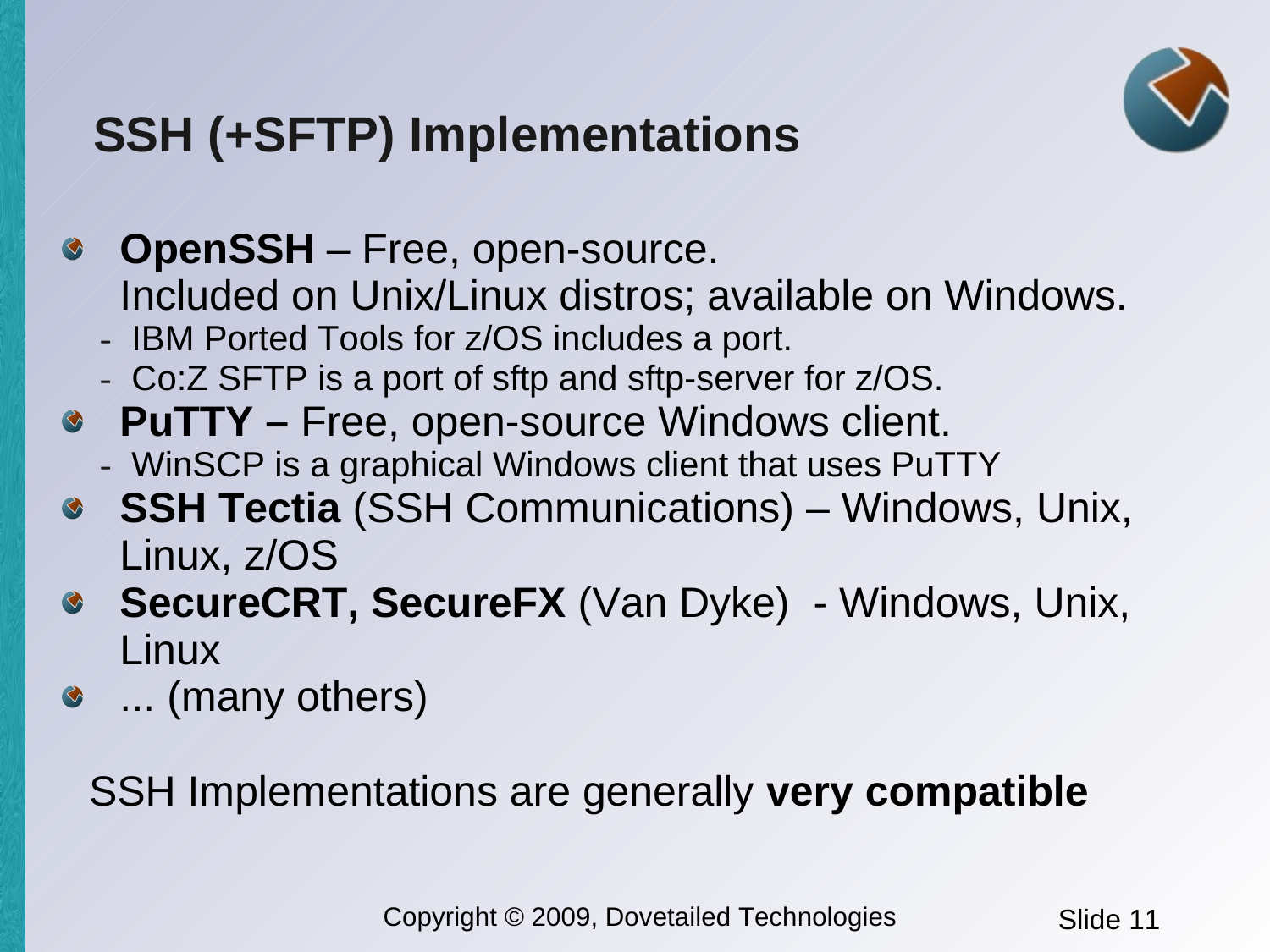

### **Important differences between SFTP and FTPS**

### **Host Authentication:**  $\bullet$

- FTPS SSL/TLS (X.509 PKI server certificates)
- SSH Public/private DSA or RSA keypairs

### **User Authentication:**  $\bullet$

- FTPS passwords, X.509 PKI client certificates, GSS-API
- SSH passwords, DSA or RSA keypairs, GSS-API, PAM, ...
- ➢ **Note:** IBM Ported Tools OpenSSH only supports a subset of user auth mechanisms: passwords, DSA/RSA keys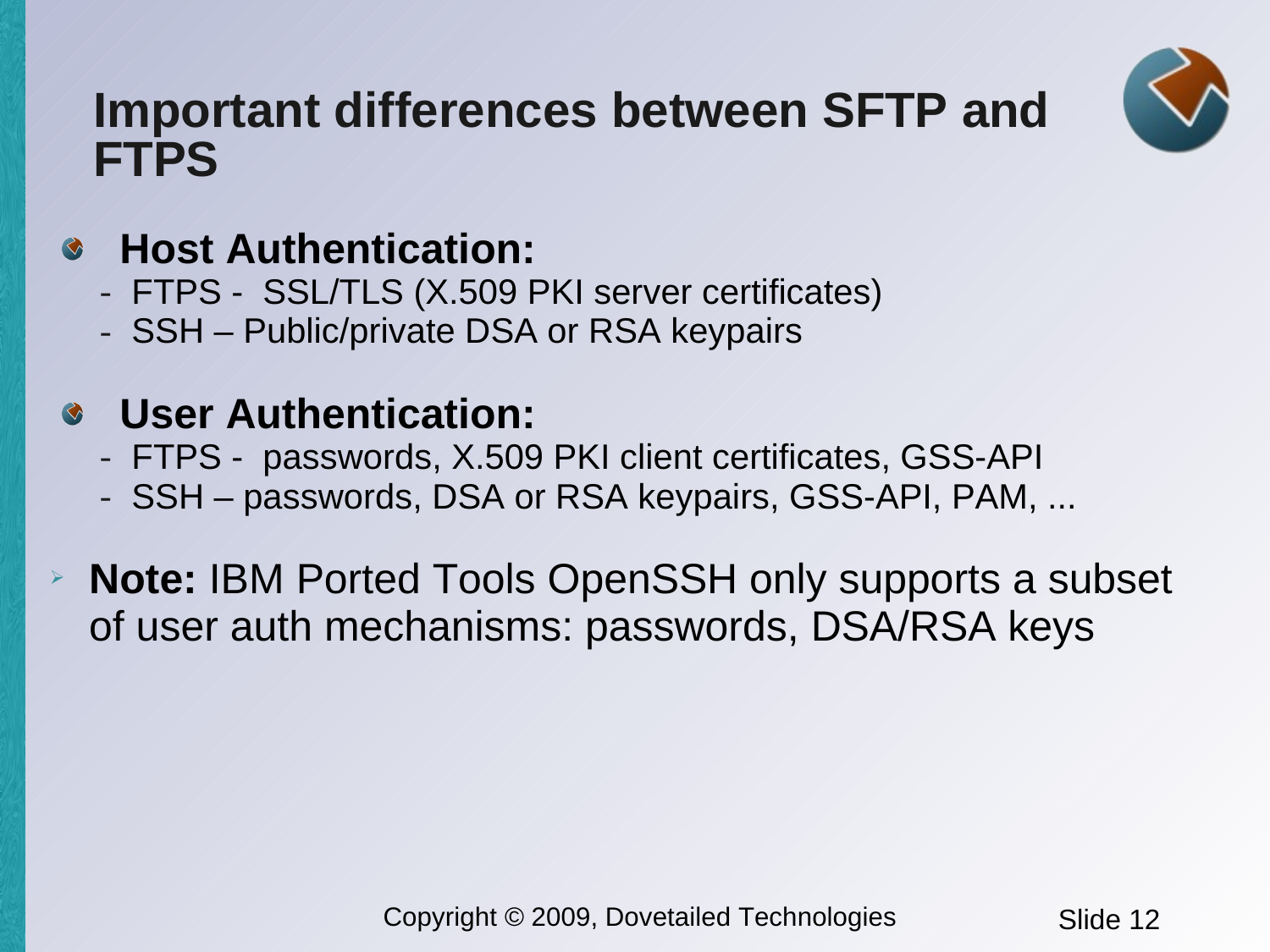

## **Important differences between SFTP and FTPS (cont. 1)**

### **TCP/IP socket usage:**  $\bullet$

- FTP and FTPS one "control" connection (port 21)
	- ➔ One "data" connection for each file transfer or directory listing.
	- ➔ Data connection is either setup server->client or client->server ("passive" mode) using dynamically assigned ports.
	- ➔ Can be troublesome for firewalls and NAT routers
- SSH one or more application "channels" are multiplexed in a single TCP/IP socket connection.
	- More "firewall/router friendly"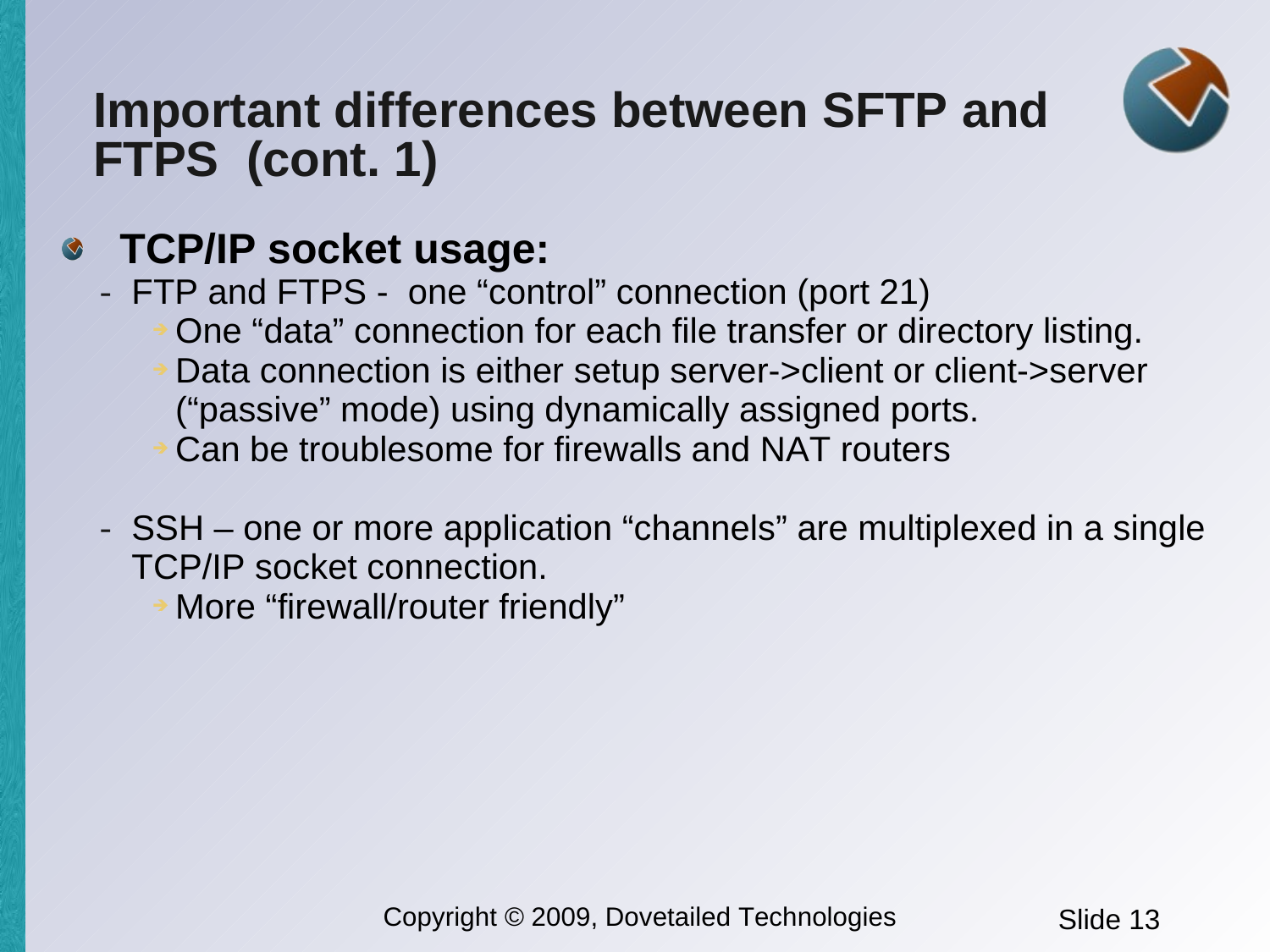

## **Important differences between SFTP and FTPS (cont. 2)**

### **MVS dataset support:**  $\bullet$

- ✔ FTPS (IBM Comm Svr) including load module libraries
- ✗ SFTP (IBM Ported Tools)
- $\checkmark$  SFTP (Co:Z)
- $\overline{V}$  SFTP (SSH Tectia) "staged" and limited to 2GB unless partner is also Tectia

### **SMF (type 119) accounting:**  $\bullet$

- ✔ FTPS (IBM Comm Svr)
- ✗ SFTP (IBM Ported Tools)
- $\checkmark$  SFTP (Co:Z)
- ✔ SFTP (SSH Tectia)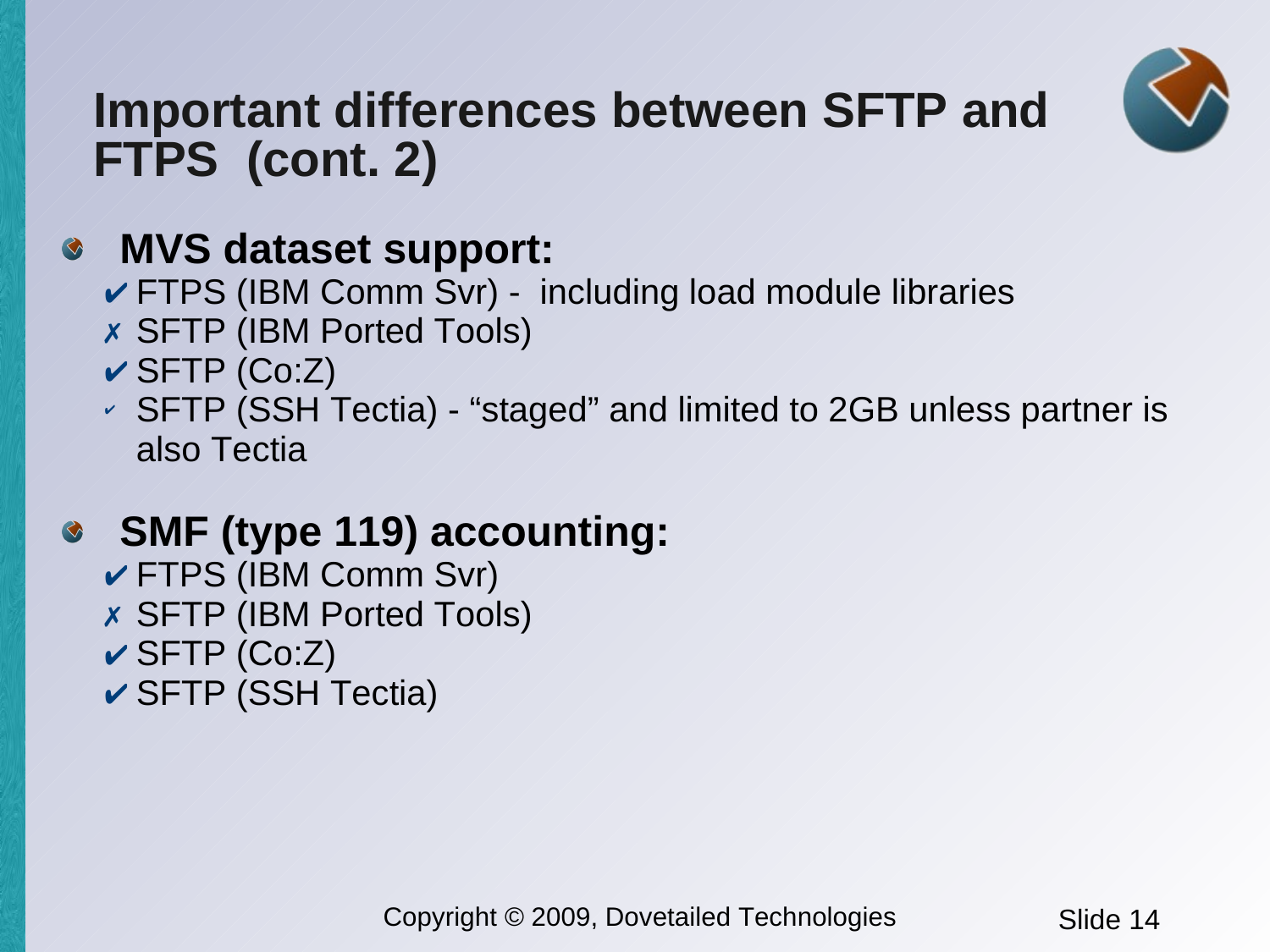

## **Important differences between SFTP and FTPS (cont. 3)**

- **z/OS hardware crypto exploitation:**  $\bullet$ 
	- **IBM Comm Svr FTPS**
		- $\vee$  Random number (entropy)
		- $\checkmark$  SAF/RACF key operations
		- $\checkmark$  Ciphers
	- **Ported Tools OpenSSH**
		- $\vee$  Random number (entropy) via /dev/random with ICSF
		- $\checkmark$  SAF/RACF key operations with Co:Z SFTP
		- ✗ Ciphers *cards and letters to IBM please!*
	- **SSH Tectia for z/OS**
		- $\vee$  Random number (entropy)
		- $\checkmark$  SAF/RACF key operations
		- $\checkmark$  Ciphers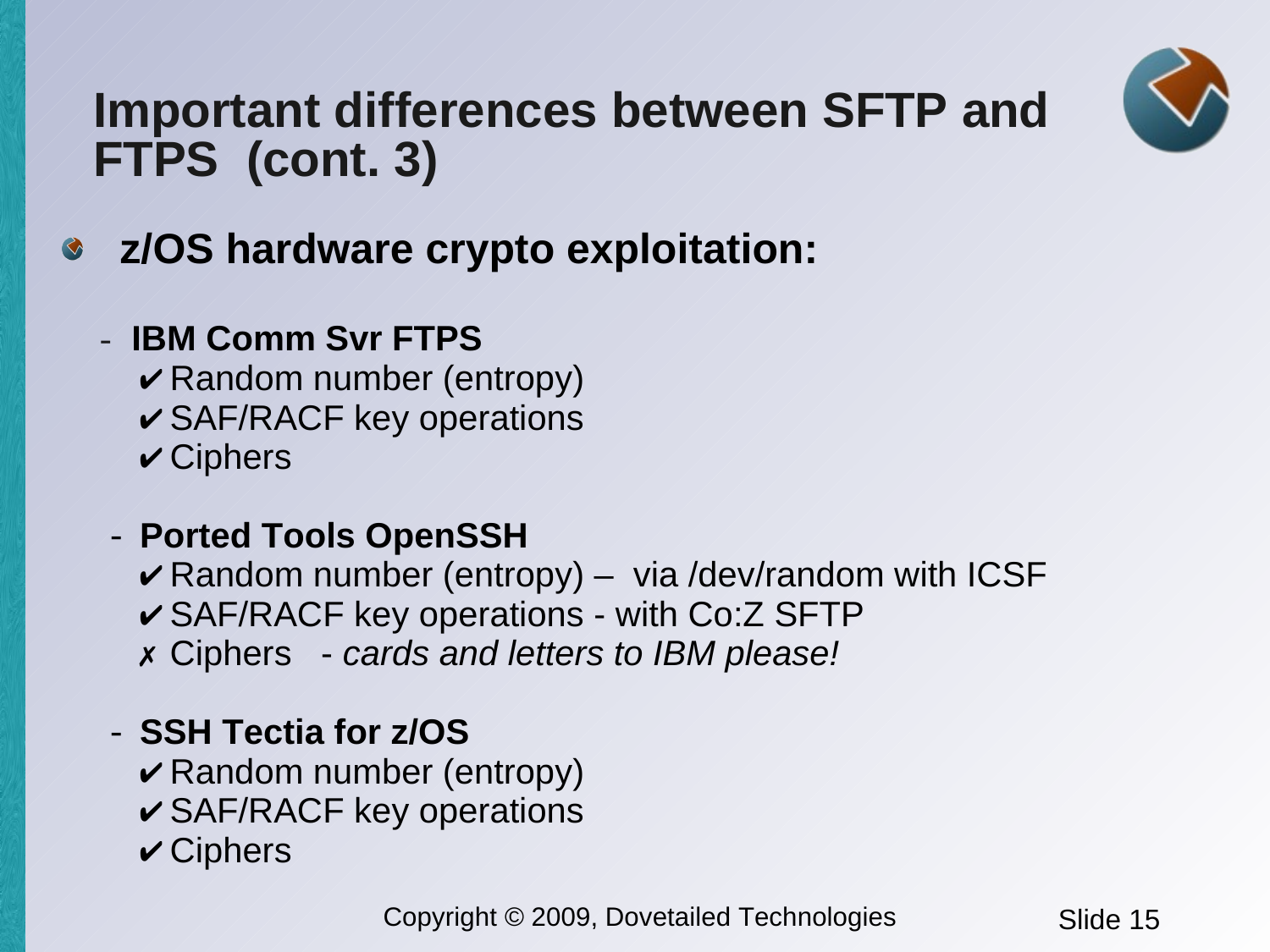

## **Important differences between SFTP and FTPS (cont. 4)**

### **User Exits:**  $\bullet$

- Commonly used by customers or vendor products to control and automate file transfer operations.

 $\checkmark$  FTPS (IBM Comm Svr) ✗ SFTP (IBM Ported Tools)  $\checkmark$  SFTP (Co:Z) – Support for IBM FTP compatible exits ✗ SFTP (SSH Tectia)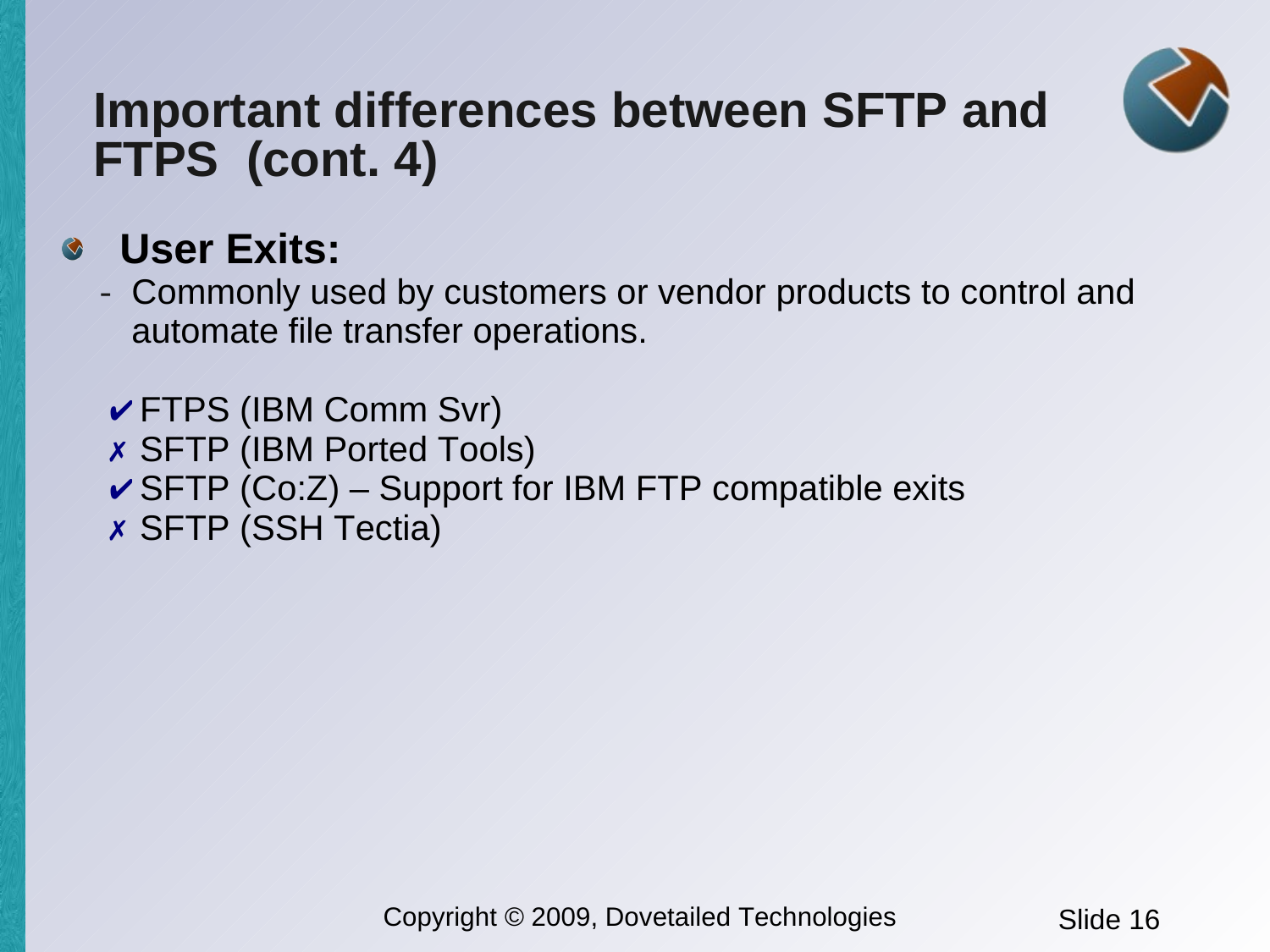# **Managing FTP (and SFTP)**

## **FTP/WatchDog-Z ( SoftwareAssist.net )**

An integrated product that manages z/OS FTP and Co:Z SFTP.

- Preemptive control over server usage via SAF/RACF  $\bullet$ rules
- Real-time monitoring of activity  $\bullet$
- Automation and alert capabilities  $\bullet$
- Comprehensive auditing of FTP and SFTP usage in  $\bullet$ minutes

Co:Z SFTP's compatibility with IBM FTP's user exits and SMF records allow it to be managed alongside FTP.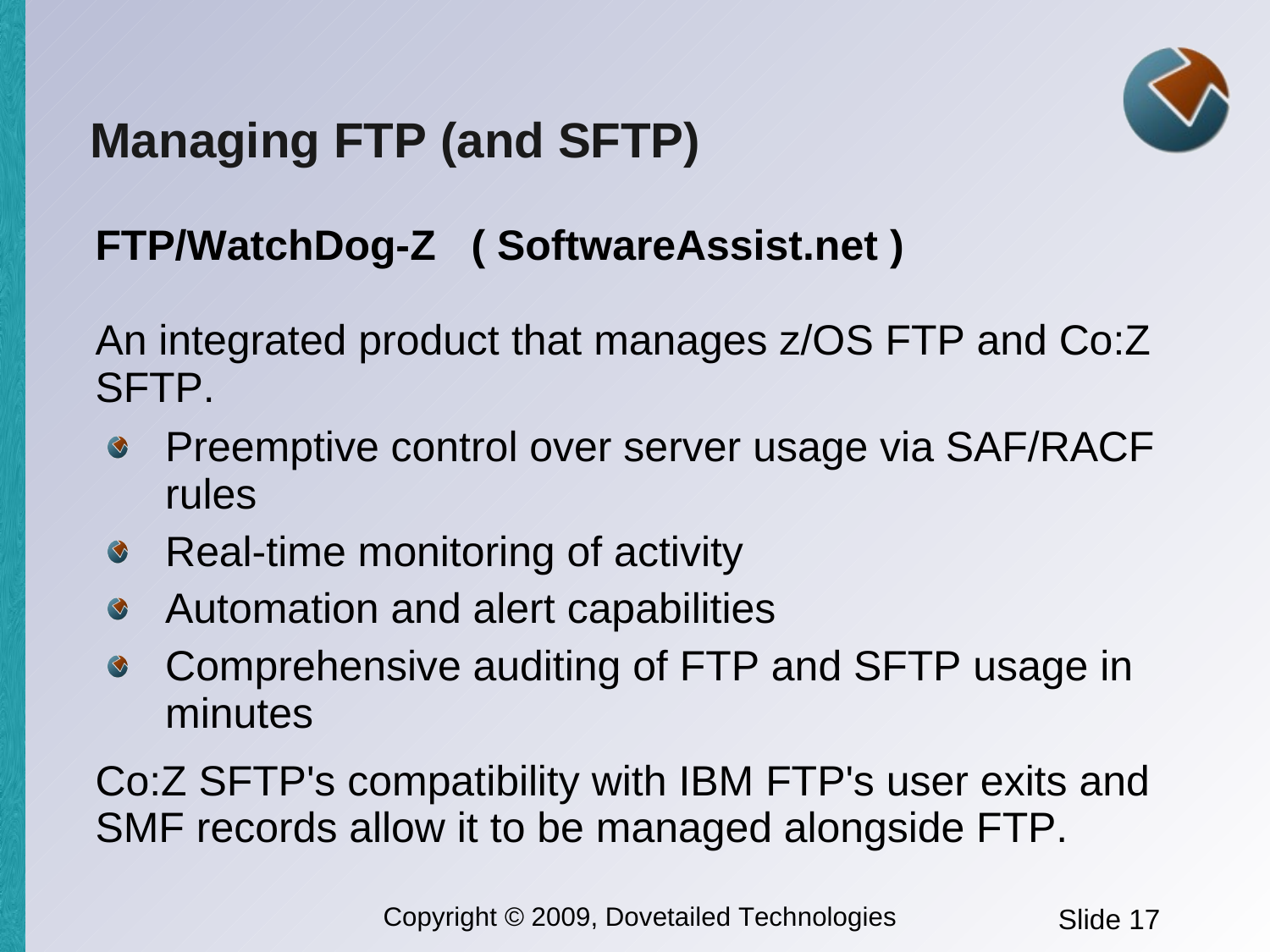

# **Which should I use – SFTP or FTPS?**

- **•** FTPS generally has better native z/OS features
	- SFTP MVS dataset support is available with Co:Z or SSH Tectia
	- SFTP User Exits are available with Co:Z
- $\bullet$  FTPS likes PKI (X.509) (do you?)
	- SSH Tectia also supports X.509 as a non-standard extension
	- Co:Z SFTP supports z/OS client authentication via SAF/RACF
- **SFTP** is more firewall/router friendly  $\bullet$
- SFTP is more widely deployed on Unix/Linux  $\bullet$
- SFTP generally has fewer incompatibilities between  $\bullet$ implementations

➔Your partners may dictate - the answer is often "both"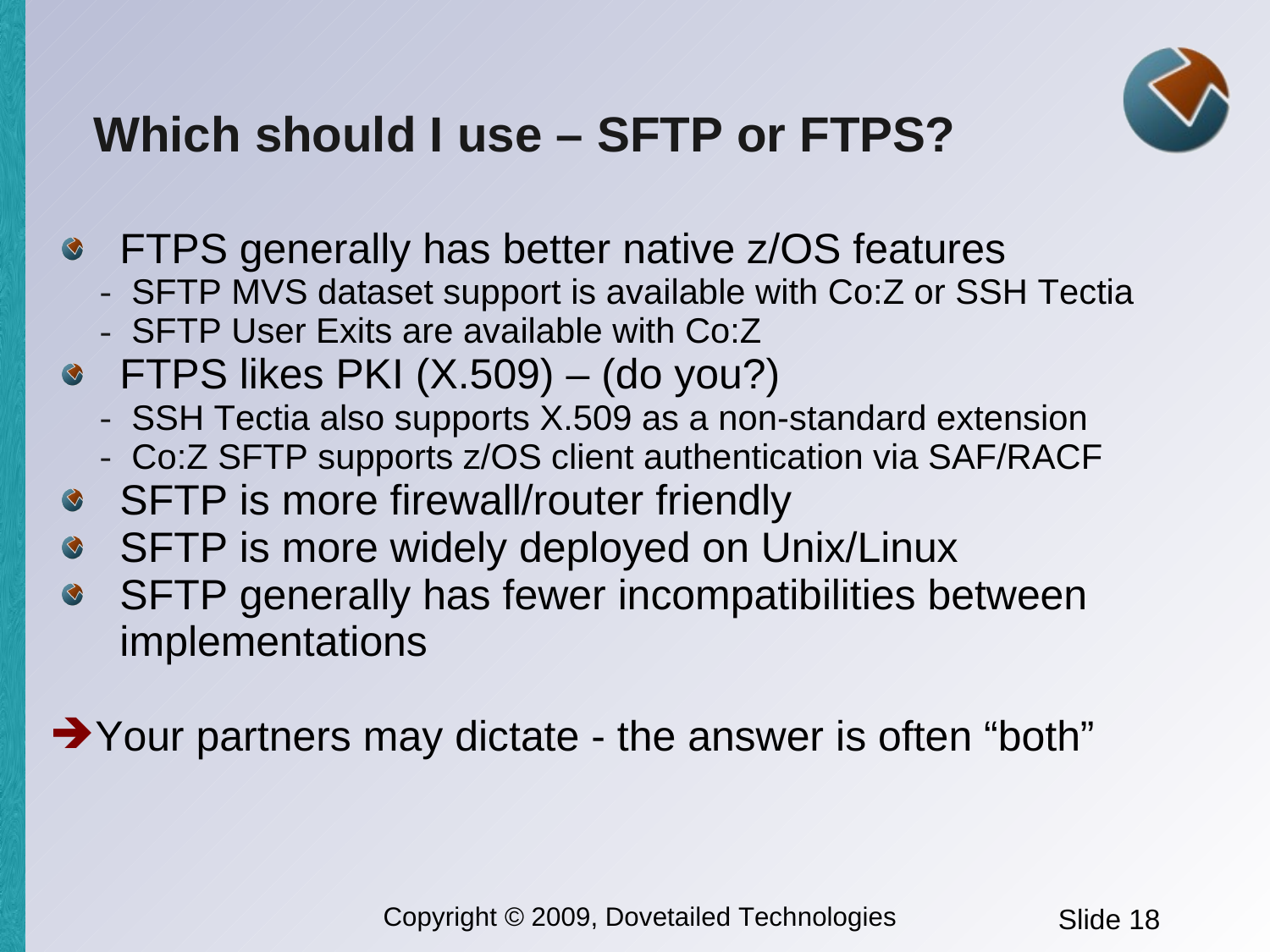

# **Using z/OS Ported Tools SFTP server**

### Install and configure z/OS OpenSSH per the IBM manual  $\bullet$

- Create host keys
- Use /dev/random and ICSF if possible!
- Start SSHD (the OpenSSH server)

### How does SSHD find sftp-server subsystem?  $\bullet$

```
# /etc/ssh/sshd_config
```
... #Subsystem sftp /usr/lib/ssh/sftp-server *# for using Co:Z SFTP -* Subsystem sftp /usr/local/coz/bin/sftp-server.sh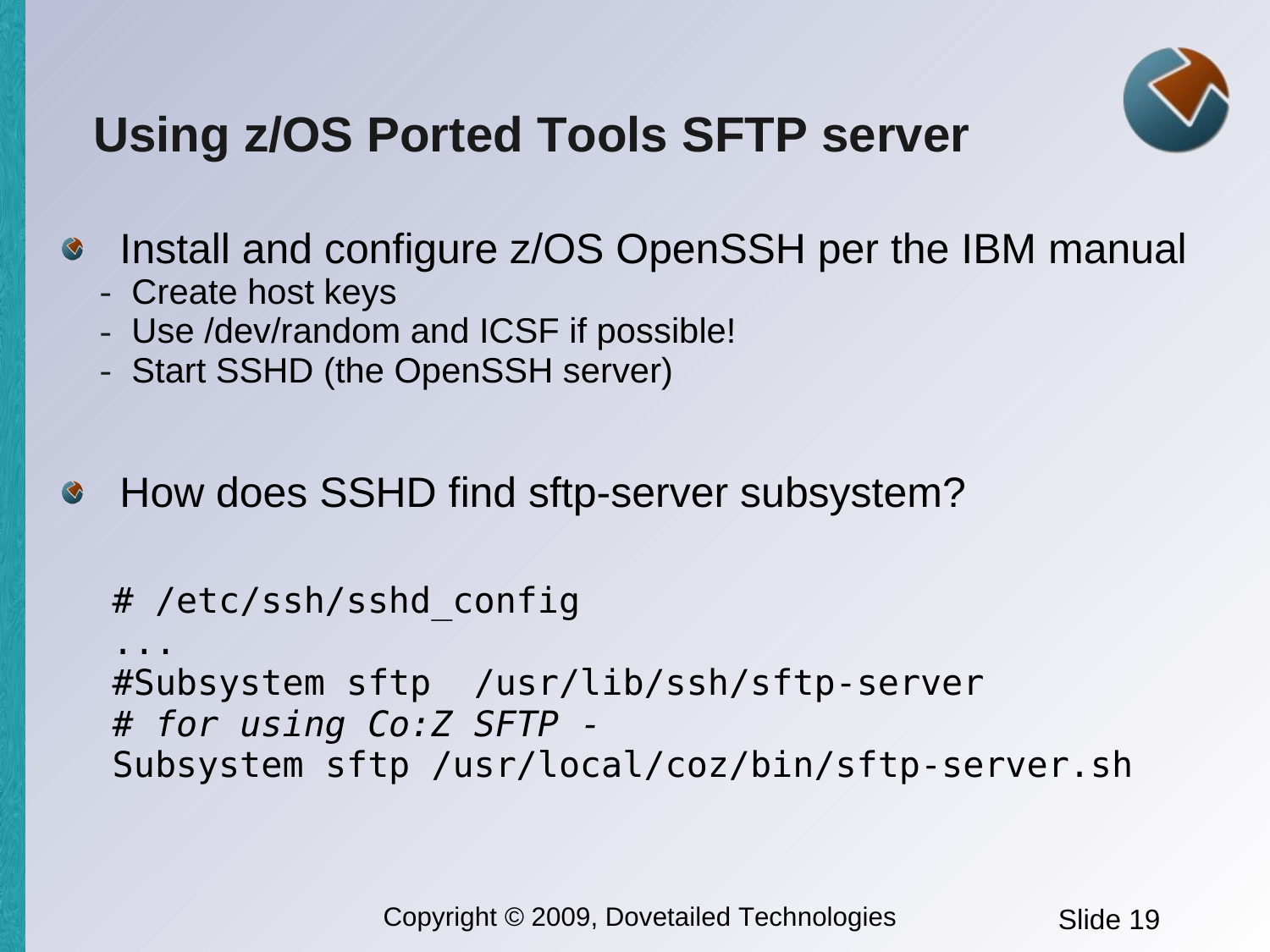

# **Using z/OS Ported Tools SFTP server**

### From a non-z/OS OpenSSH sftp client:

kirk@ubuntu:~\$ **sftp kirk@zoshost**

The authenticity of host 'zoshost (192.168.0.12)' can't be established. RSA key fingerprint is 76:34:22:42:15:d6:f5:6e:82:61:d9:3c:00:13:12:ed. Are you sure you want to continue connecting (yes/no)? **yes** Warning: Permanently added 'zoshost,192.168.0.12' (RSA) to the list of known hosts. kirk@zoshost's password: **xxxxxx** *sftp> sftp>* **get zos\_file local\_file**

- Under the covers, sftp uses the ssh command to connect  $\bullet$ to z/OS SSHD's sftp subsystem.
- Host key was accepted and added to the client file:  $\bullet$ 
	- ~/.ssh/authorized\_keys
- ssh option "-o StrictHostKeyChecking=no" will  $\bullet$ automatically accept a **new** host key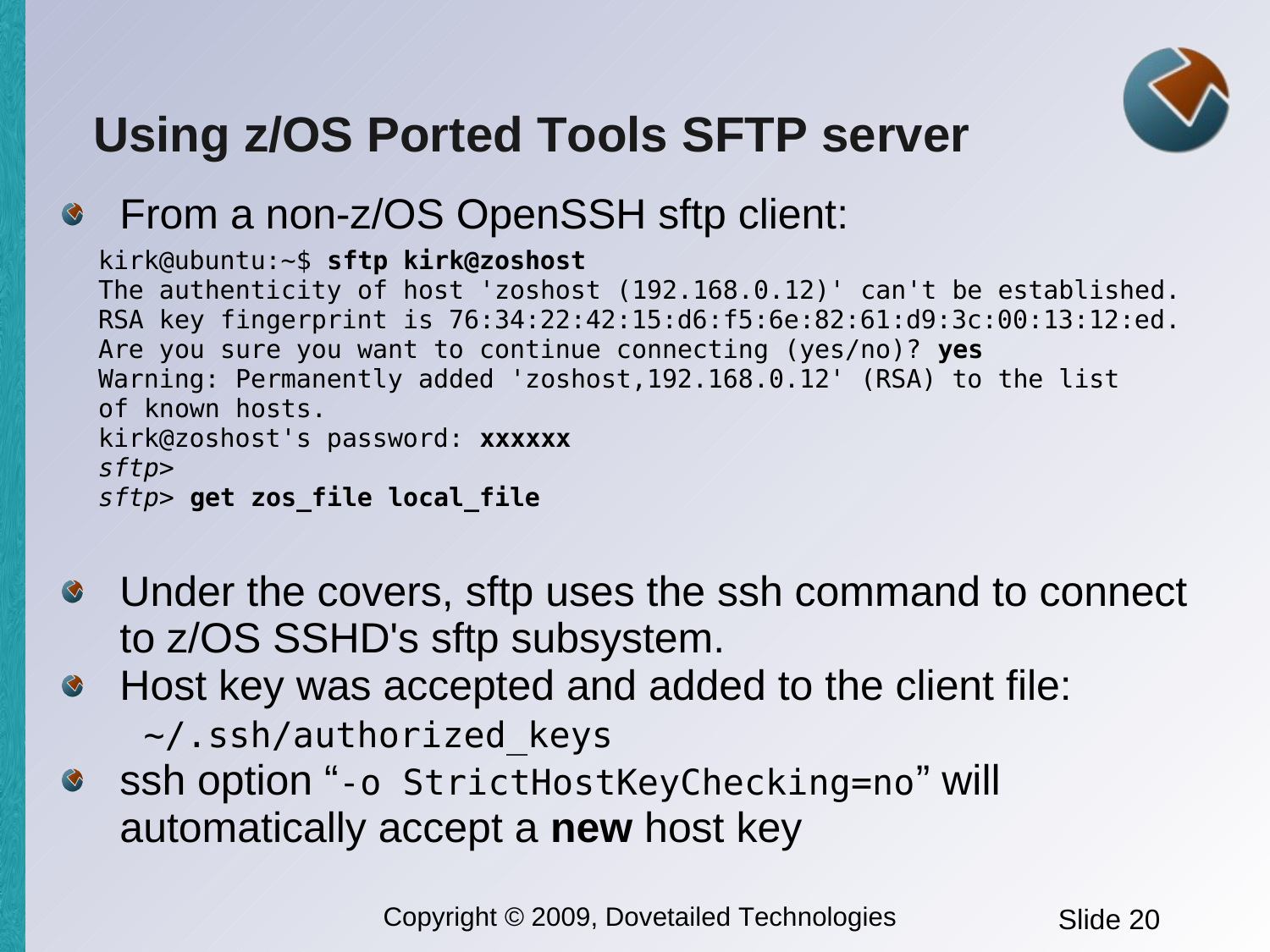

# **Using Co:Z SFTP server example**

- IBM Ported Tools sshd\_config sftp subsystem points to  $\bullet$ Co:Z sftp-server.
- From a non-z/OS sftp client:  $\bullet$

```
kirk@ubuntu:~$ sftp kirk@zoshost
kirk@zoshost's password: xxxxxx
sftp> ls /+recfm=fb,lrecl=80
sftp> ls /+space=cyl.3.1
sftp> cd //KIRK
sftp> put local_file test.dsn
Uploading local_file to //KIRK/test.dsn
sftp> ls -al
Volume Referred Ext Tracks Used Recfm Lrecl BlkSz Dsorg Dsname
VOL001 2009/08/04 2 45 18 FB 80 27920 PS KIRK.TEST.DSN
VOL002 2009/02/10 1 1 1 1 U 0 6144 PS KIRK.TEST.FOO
```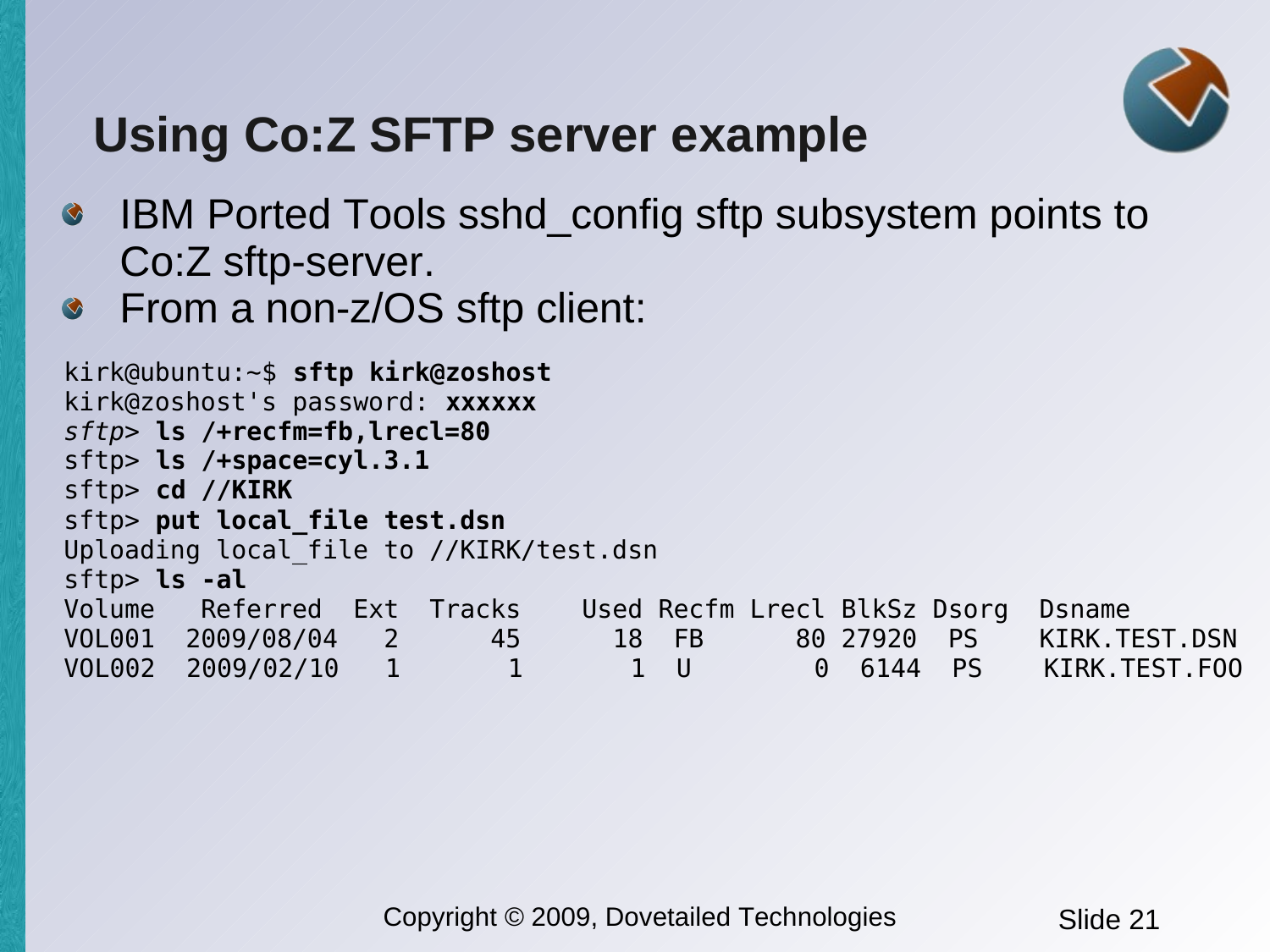### **The z/OS Ported Tools sftp client in a batch job**



// EXEC PGM=BPXBATCH,PARM='SH /path/sftp-ex1.sh' //STDOUT DD SYSOUT=\* //STDERR DD SYSOUT=\* //

```
(file: sftp-ex1.sh with "execute" bits set)
#!/bin/sh
sftp -b- kirk@myco.com <<EOB
get remote.file /path/local.file
EOB
```
- How is the userid and remote host authenticated?  $\bullet$
- Additional steps to copy HFS/zFS files to/from datasets $\bullet$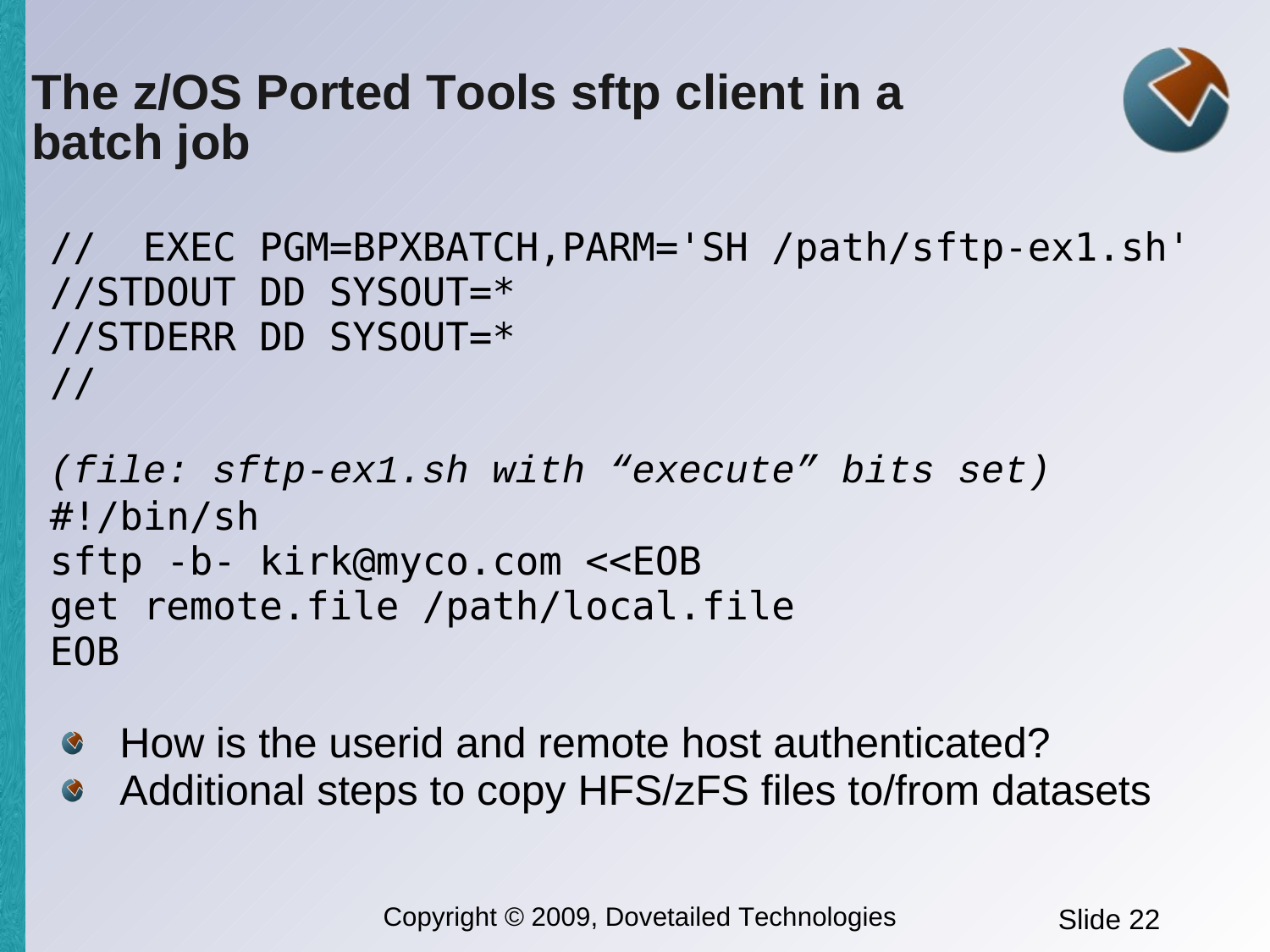# **The Co:Z SFTP client in a batch job**



```
// EXEC PGM=COZBATCH, -- a better BPXBATCH
// PARM='/rf=&RFILE ru=&RUSER rh=&RHOST' 
//STDOUT DD SYSOUT=*
//STDERR DD SYSOUT=*
//DOWNLD DD DISP=(NEW,CATLG),DSN=..,DCB=...,SPACE=...
//STDIN DD * -- input to user's default login shell
ssh opts="-oStrictHostKeyChecking=no"
cozsftp $ssh_opts -b- $ru@$rh <<EOB
get $rf //DD:DOWNLD
EOB
//
```
- JCL/PROC variables substituted into environment variables
- Downloads a remote file into a dataset via DD reference
- Assumes user public key in remote  $\sim$  / . ssh/authorized keys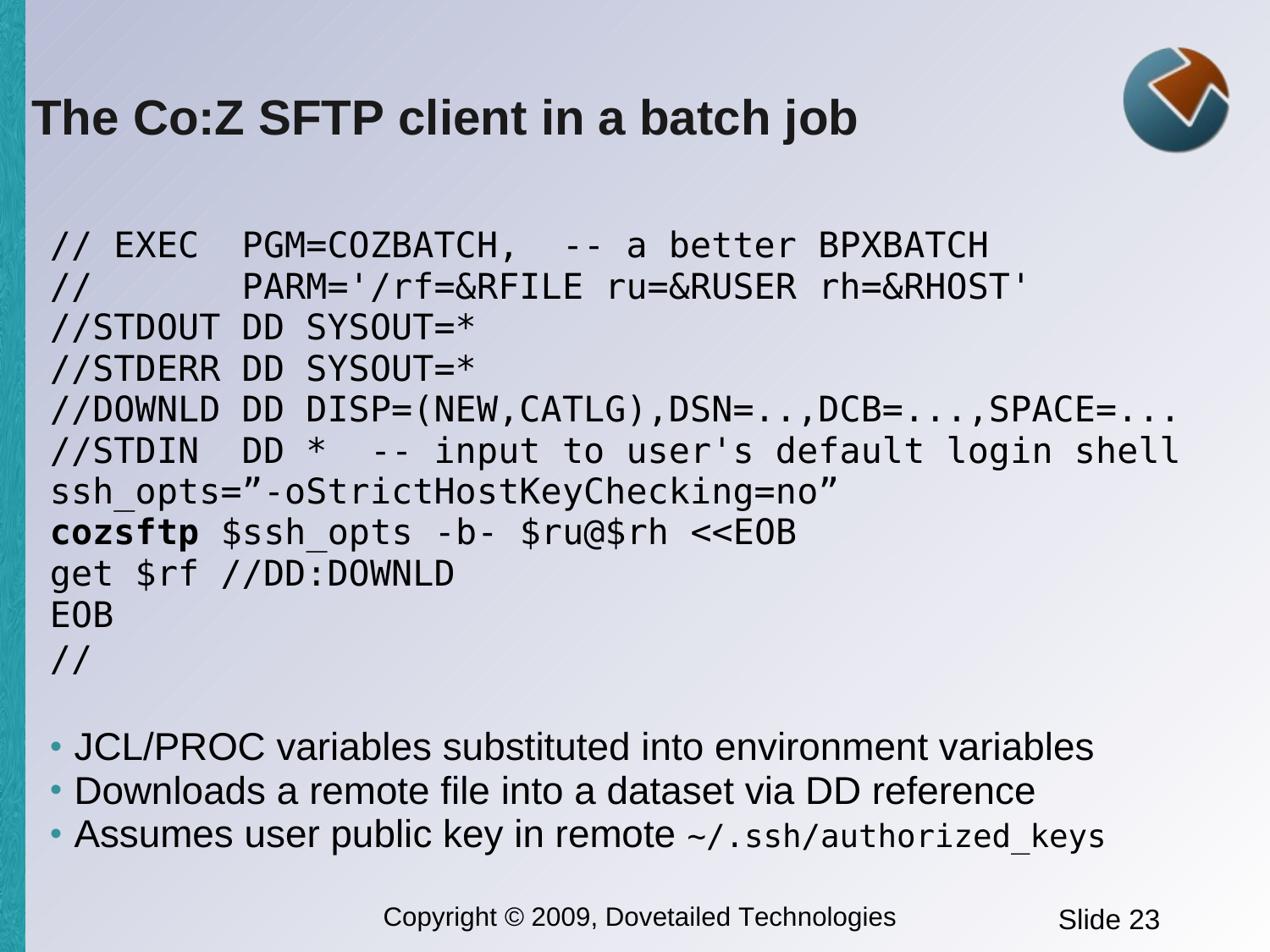

# **Using a password from a batch sftp client**

```
... (as previous slide) ...
//STDIN DD * 
export PASSWD_DSN='//HLQ.PASSWD(SITE1)' 
export SSH_ASKPASS=read_passwd_dsn.sh 
export DISPLAY=none
ssh opts="-oBatchMode=no -oStrictHostKeyChecking=no"
cozsftp $ssh_opts -b- $ru@$rh <<EOB
get $rf //DD:DOWNLD
EOB
//
```
Allows the use of a password from a RACF protected MVS  $\bullet$ dataset, and the acceptance of a *new* remote host key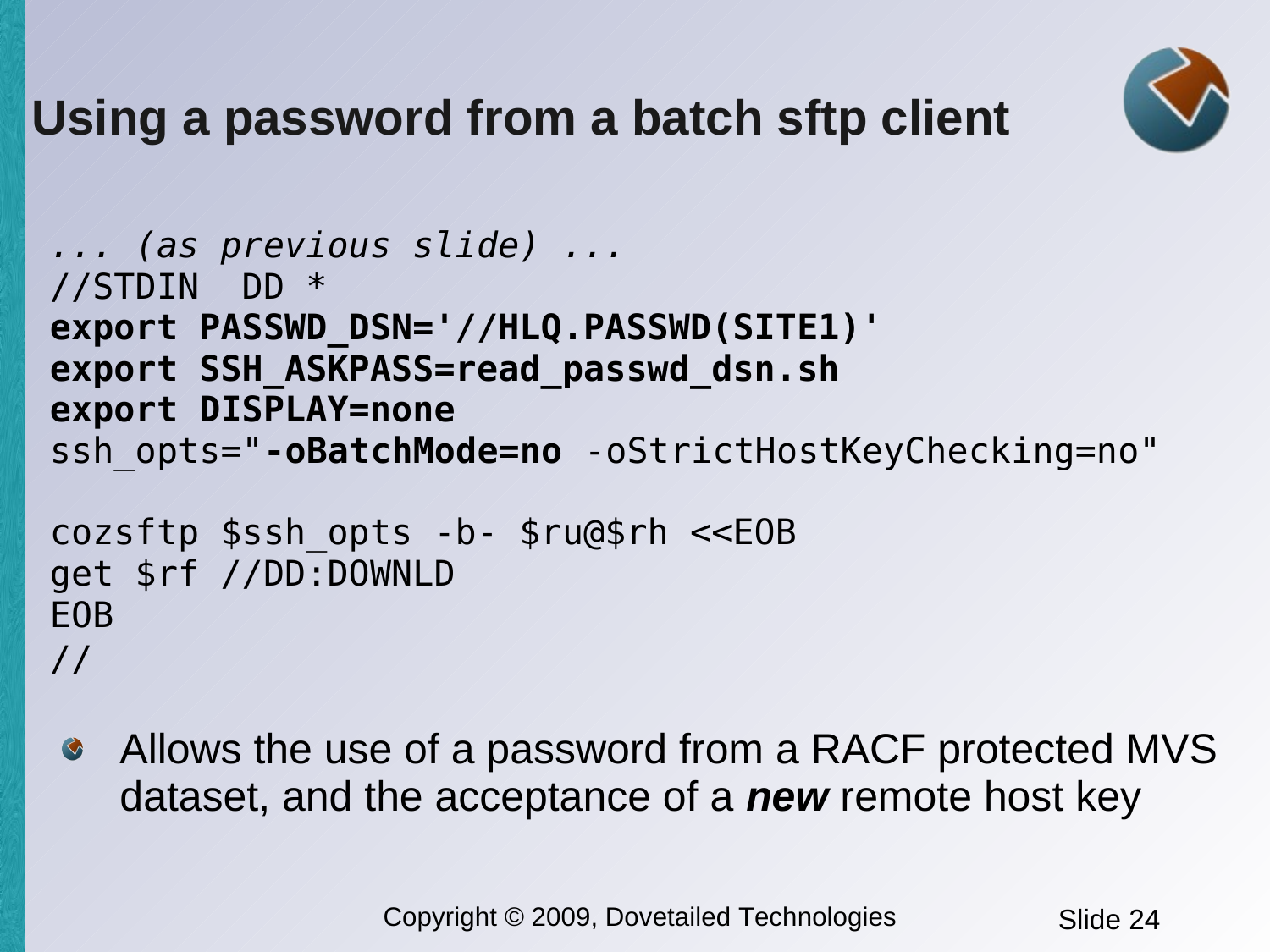# **Using a SAF/RACF Client Certificate**



```
// EXEC PGM=COZBATCH, -- a better BPXBATCH
// PARM='/rf=&RFILE ru=&RUSER rh=&RHOST' 
//STDOUT DD SYSOUT=*
//STDERR DD SYSOUT=*
//DOWNLD DD DISP=(NEW,CATLG),DSN=..,DCB=...,SPACE=...
//STDIN DD * -- input to user's default login shell
ssh opts="-oStrictHostKeyChecking=no"
cozsftp $ssh_opts -k MY-RING -b- $ru@$rh <<EOB
get $rf //DD:DOWNLD
EOB
//
```
- MY-RING is the name of the user's SAF key ring
- The RSA private key from the client certificate will be used to sign the SSH client authentication request.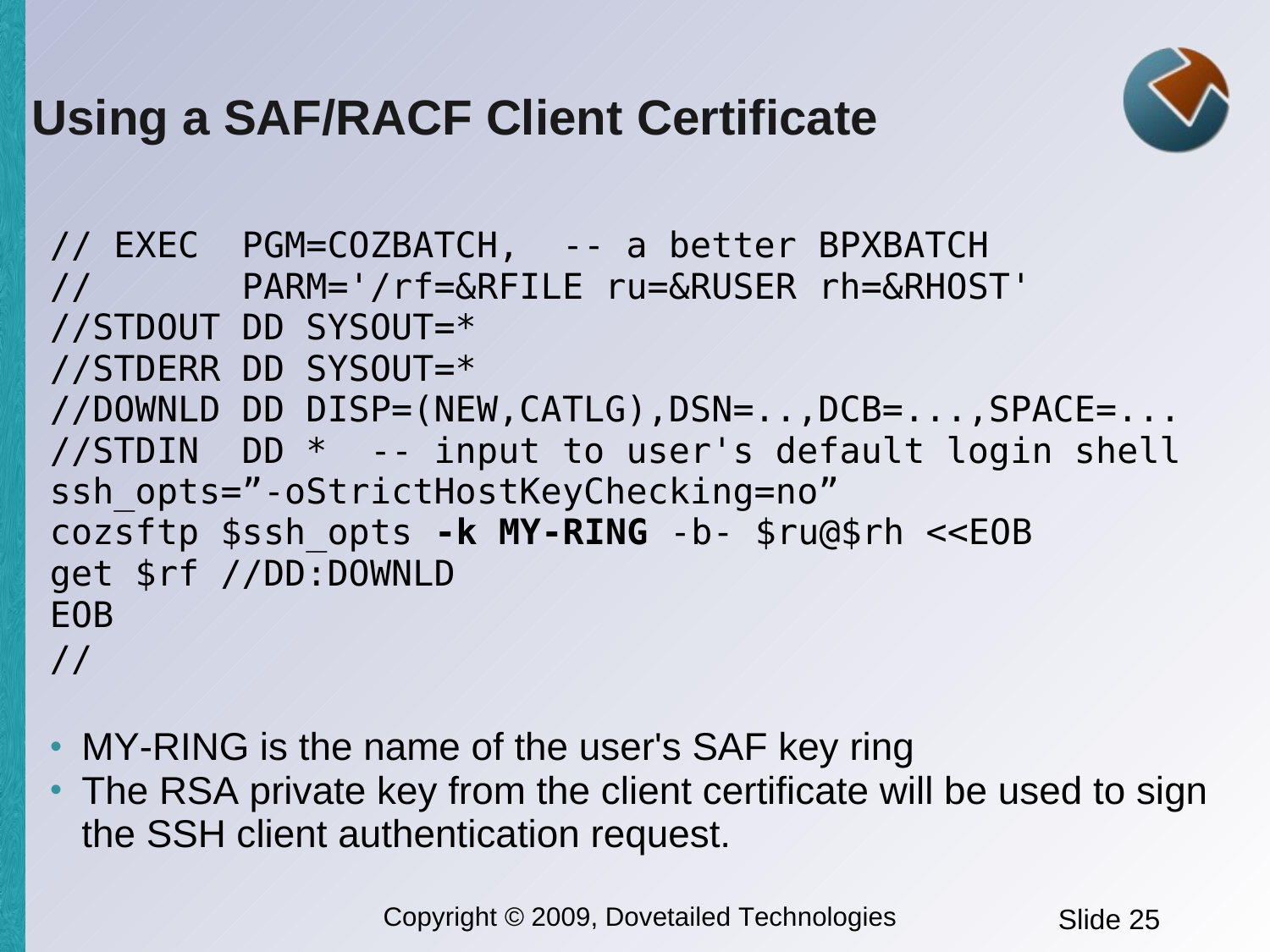# **Setting up logon keys for z/OS sftp client (part 1)**



zoshost:/u/kirk> **mkdir .ssh; chmod 700 .ssh; cd .ssh** zoshost:/u/kirk/.ssh> **ssh-keygen -t dsa** Generating public/private dsa key pair. Enter file in which to save the key (/u/kirk/.ssh/id dsa): Enter passphrase (empty for no passphrase): Enter same passphrase again: Your identification has been saved in /u/kirk/.ssh/id dsa. Your public key has been saved in /u/kirk/.ssh/id\_dsa.pub. The key fingerprint is: 85:03:2d:99:10:19:2a:13:90:16:06:b6:7a:9b:e2:5c KIRK@ZOSHOST

- This needs to be done from a z/OS ssh session: ssh  $\bullet$ commands don't work in TSO OMVS.
- Consider using ACLs to secure ~/.ssh files from *any*   $\bullet$ *access* other than the owning userid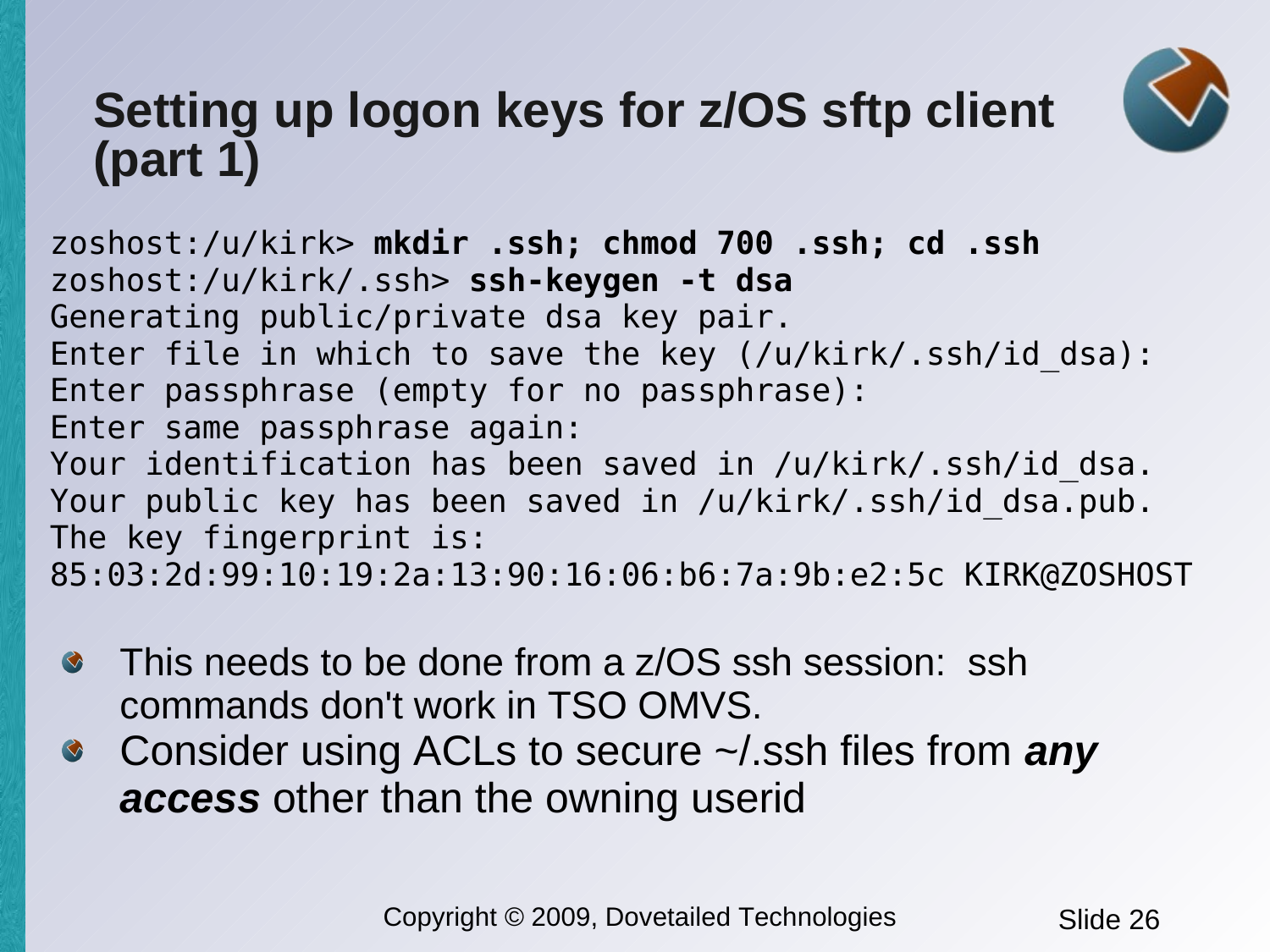

## **Setting up logon keys for z/OS sftp client (part 2)**

zoshost:/u/kirk/.ssh> **sftp kirk@myco.com** Connecting to myco.com... The authenticity of host 'myco.com(192.168.0.15)' can't be established. RSA key fingerprint is 4d:d0:91:8b:5c:68:94:92:0b:6a:ec:b8:42:8e:fc:b6. Are you sure you want to continue connecting (yes/no)? **yes** Warning: Permanently added 'myco.com,192.168.0.15' (RSA) to the list of known hosts. kirk@myco.com's password: **xxxxxx** sftp>

Now remote host's public key is in  $\bullet$ /u/kirk/.ssh/known\_hosts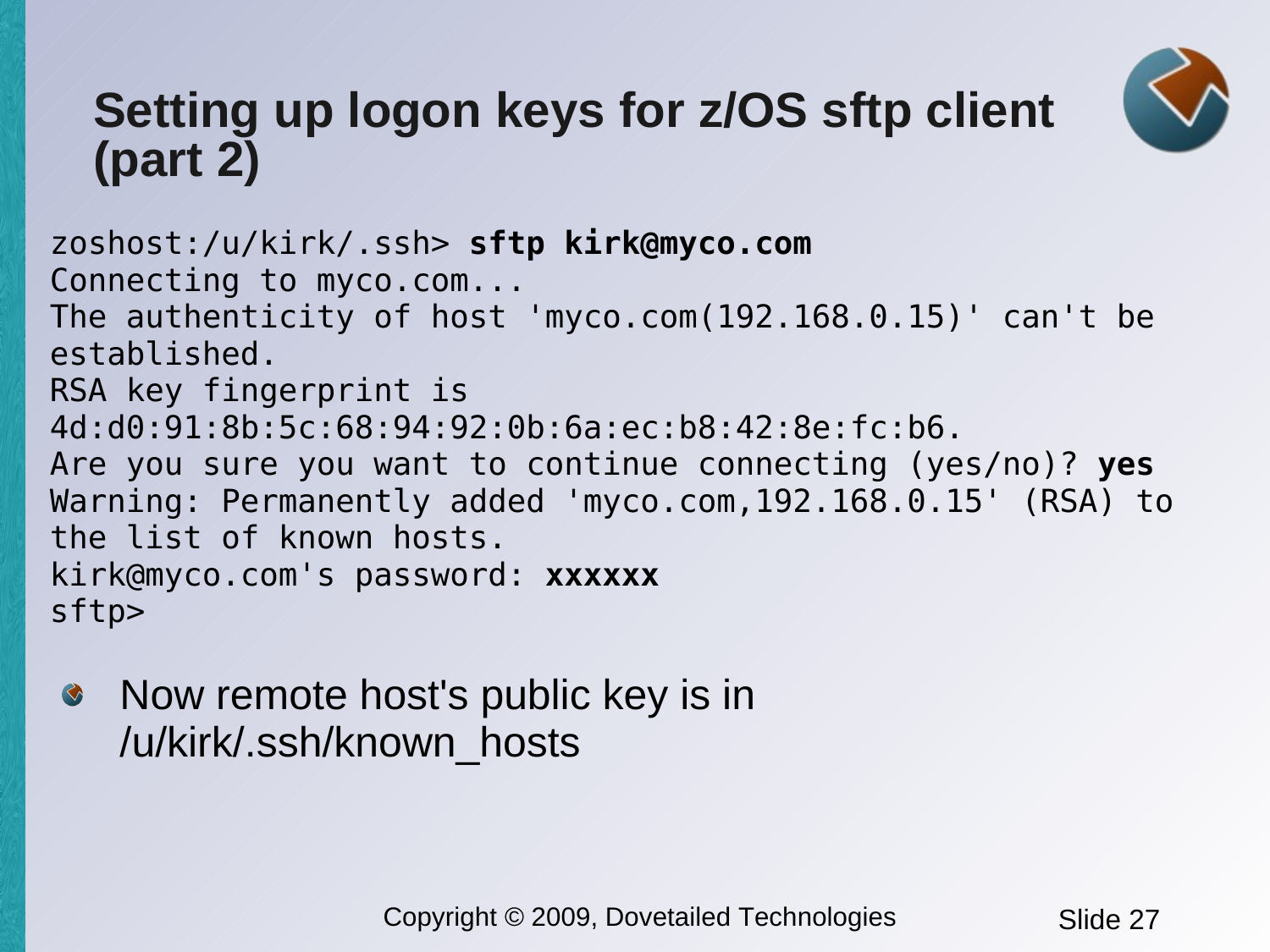# **Setting up logon keys for z/OS sftp client (part 3)**



```
(zoshost's sftp client still connected to remote host)
   sftp> pwd
   Remote working directory: /home/kirk/ 
   sftp> mkdir .ssh (if necessary)
   sftp> chmod 700 .ssh
   sftp> cd .ssh
   sftp> ascii
  Sets the file transfer type to ASCII.
   sftp> put id_dsa.pub authorized_keys
   sftp> chmod 600 authorized_keys
   sftp> quit
```
Now z/OS client known\_hosts has remote host's public key *and*  $\bullet$ remote host  $\sim$ /.ssh/authorized keys has z/OS user's public key

```
zoshost:/u/kirk> sftp kirk@myco.com 
sftp>
```
Copyright © 2009, Dovetailed Technologies Slide 28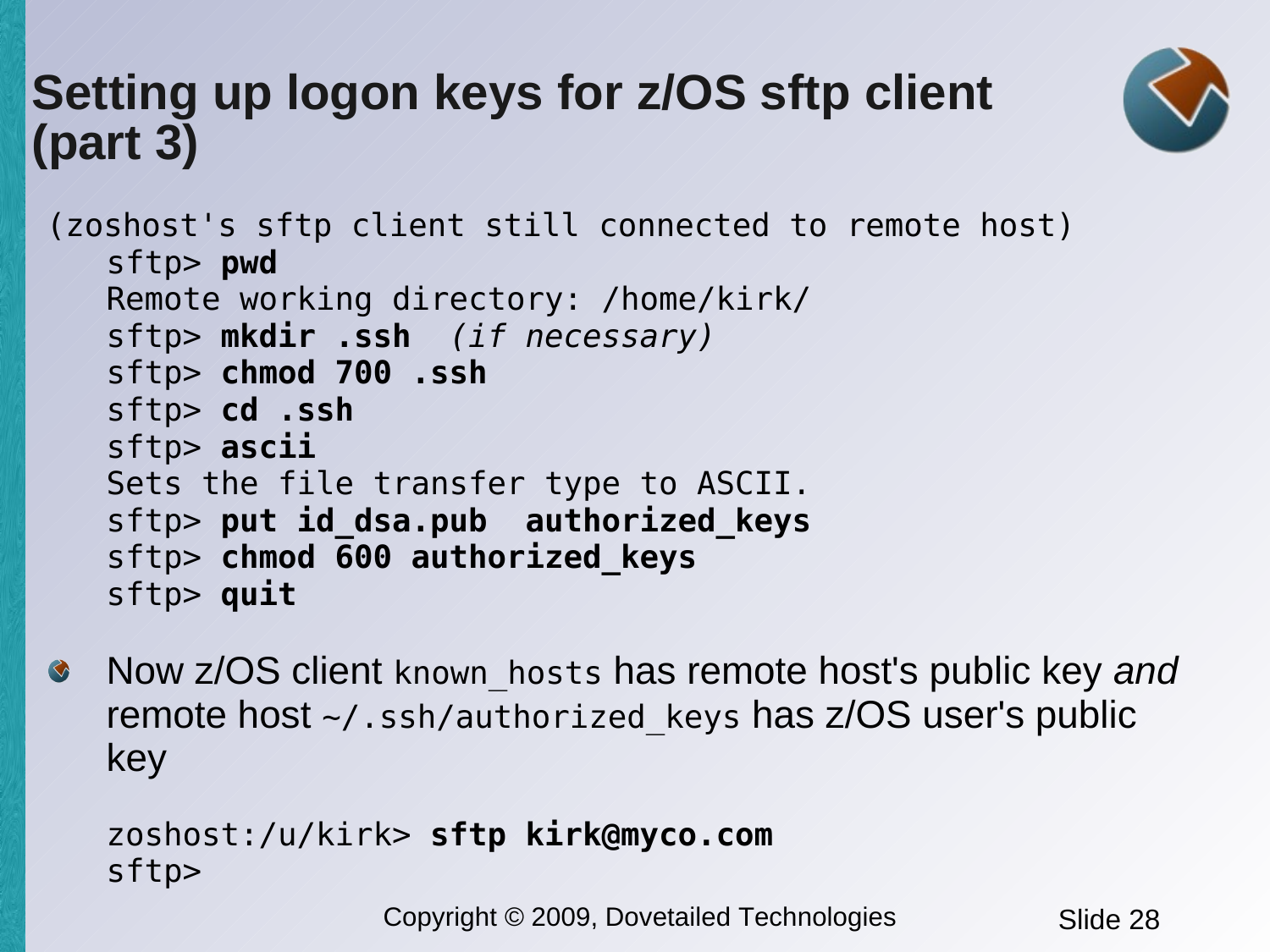## **Common Pitfalls**



- z/OS client or server userid must have an OMVS segment.
- If multiple z/OS userids share the same uid number, Ported  $\bullet$ Tools ssh and sshd won't necessary use "your" .ssh directory for keys
- SSH key files must be in EBCDIC on z/OS.  $\bullet$
- Avoid ssh-rand-helper! Use /dev/random with ICSF if possible.  $\bullet$
- Must use proper file permissions (or ssh may ignore your key  $\bullet$ files):

```
\sim/.ssh - 700
  id dsa, id rsa (private keys) – 600authorized_keys – 600
  known_hosts - 644
```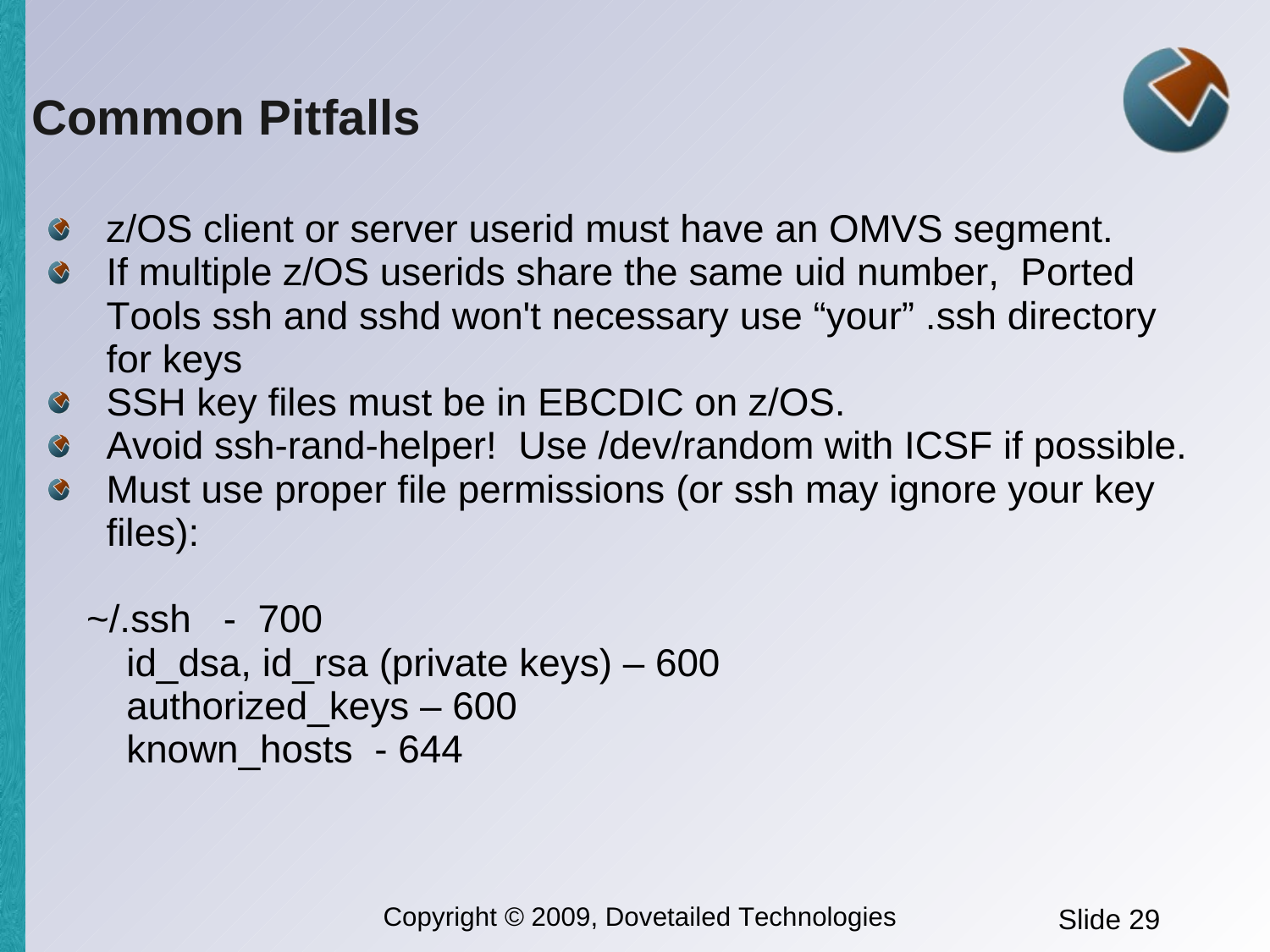# **Trouble Shooting**



- When debugging batch SFTP client job connection problems, test by using the interactive sftp client (or cozsftp) in an z/OS ssh shell using the same z/OS userid.
- Add "-vvv" option to OpenSSH sftp or ssh client to debug  $\bullet$ connection problems. Helps to compare log with similar working connection.
- Co:Z SFTP server has a per-session log file. Tracing can be  $\bullet$ enabled in ~/.ssh/sftp-server.rc
- Consider setting up a test sshd server (see Co:Z SFTP Guide)  $\bullet$
- See also: *IBM Ported Tools for z/OS User's Guide: "Trouble*   $\bullet$ *Shooting"*
- Post a question on our forum: http://dovetail.com/forum  $\bullet$ (see our support page for signup info)